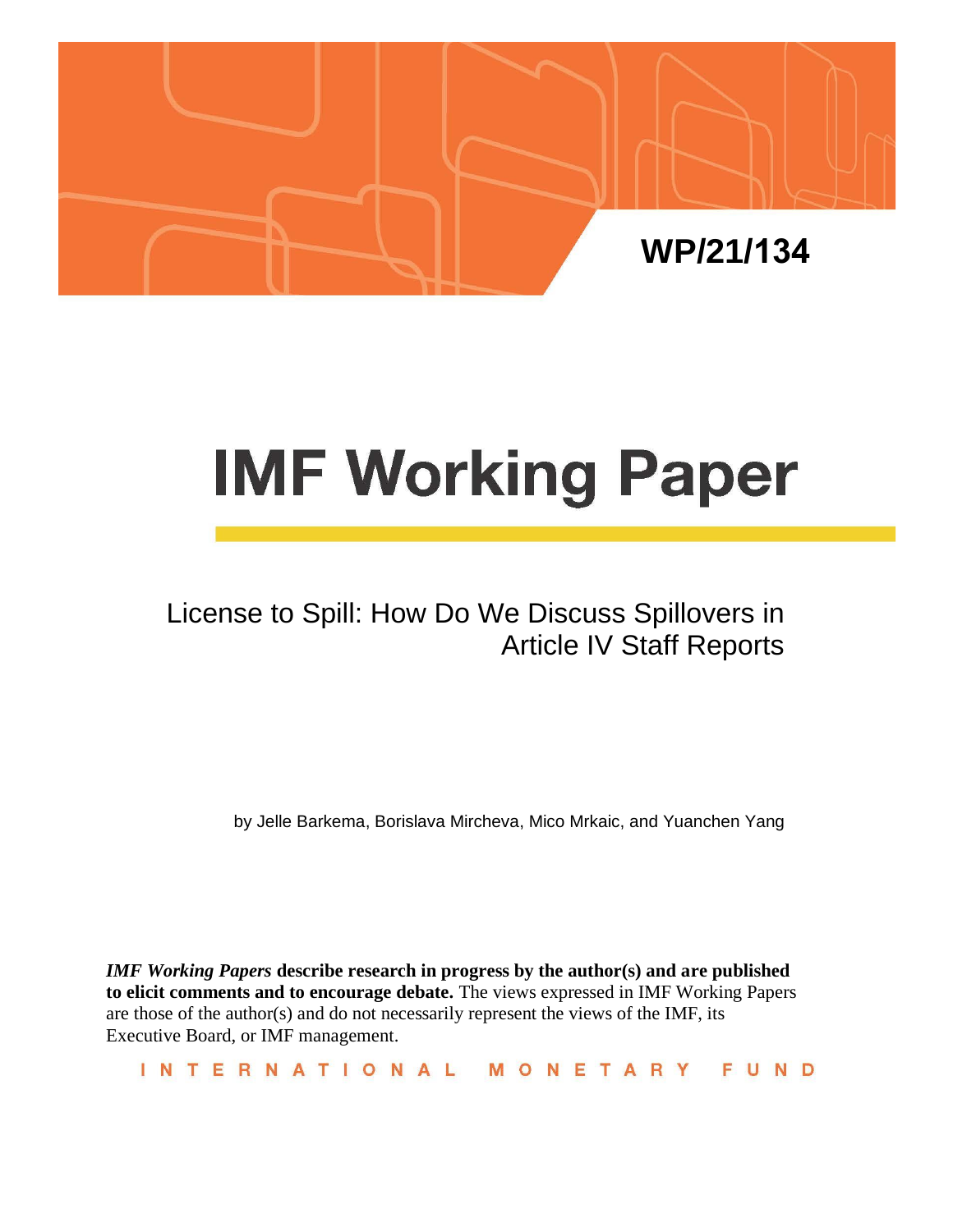#### **IMF Working Paper**

#### Strategy Policy and Review Department

#### **License to Spill: How Do We Discuss Spillovers in Article IV Staff Reports**

## **Prepared by Jelle Barkema, Borislava Mircheva, Mico Mrkaic, and Yuanchen Yang**

Authorized for distribution by Rupa Duttagupta

May 2021

*IMF Working Papers* **describe research in progress by the author(s) and are published to elicit comments and to encourage debate.** The views expressed in IMF Working Papers are those of the author(s) and do not necessarily represent the views of the IMF, its Executive Board, or IMF management.

#### **Abstract**

This paper dives into the Fund's historical coverage of cross-border spillovers in its surveillance. We use a state-of-the-art deep learning model to analyze the discussion of spillovers in all IMF Article IV staff reports between 2010 and 2019. We find that overall, while the discussion of spillovers decreased over time, it was pronounced in the staff reports of some systemically important economies and during periods of global spillover events. Spillover discussions were more prominent in staff reports covering advanced and emerging market economies, possibly reflecting their role as sources of global spillovers. The coverage of spillovers was higher in the context of the real, financial, and external sectors. Also, countries with larger economies, higher trade and capital account openess and lower inflation are more likely to discuss spillovers in their Article IV staff reports.

Keywords: Spillovers, Surveillance, Article IV, Staff Reports

Author's E-Mail Address [Jelle.Barkema@bankofengland.co.uk;](mailto:Jelle.Barkema@bankofengland.co.uk) [BMircheva@imf.org;](mailto:BMircheva@imf.org)  [MMrkaic@imf.org;](mailto:MMrkaic@imf.org) and [YYang6@imf.org](mailto:YYang6@imf.org)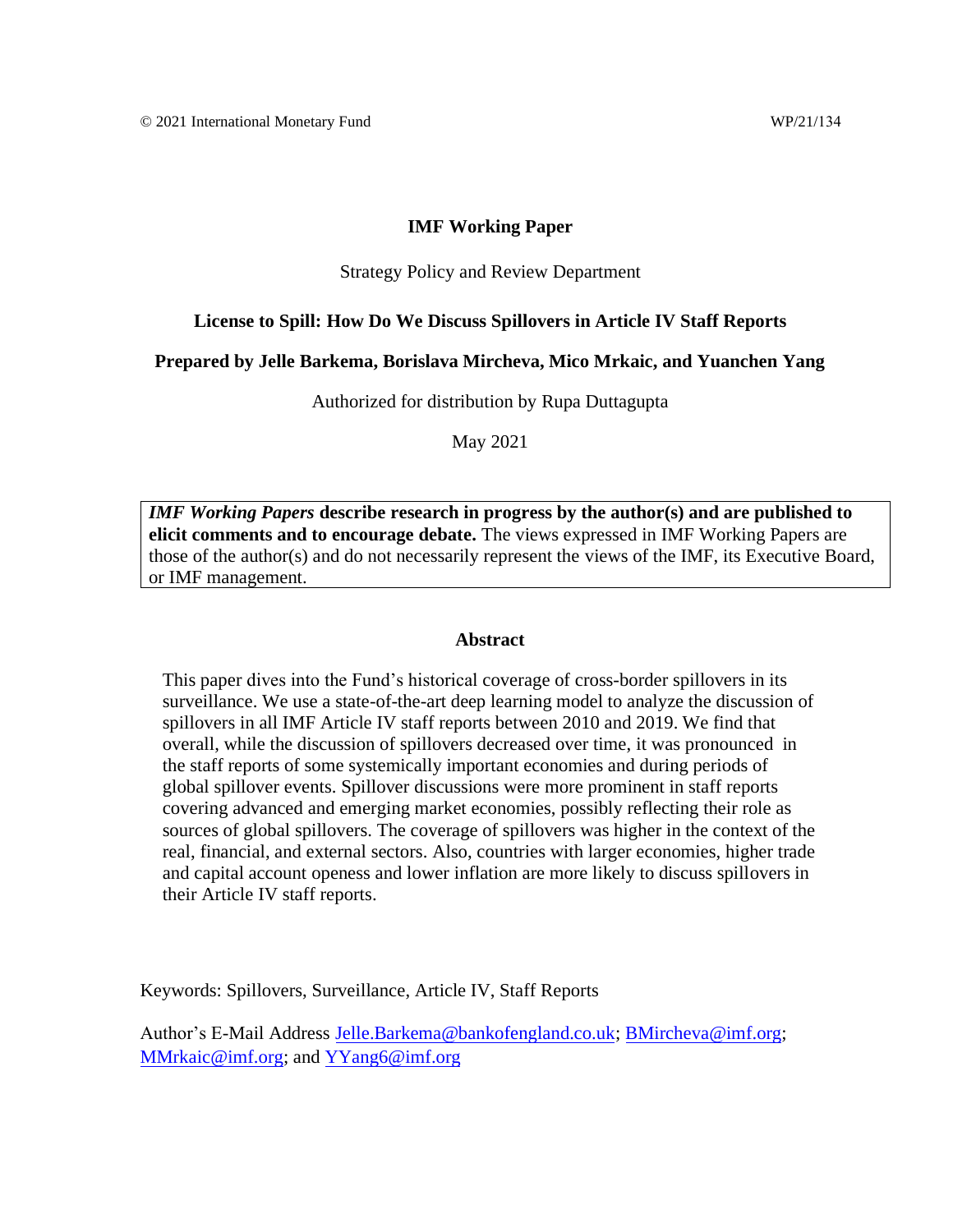| <b>CONTENTS</b>                                                                                                | <b>PAGE</b> |
|----------------------------------------------------------------------------------------------------------------|-------------|
| Abstract design and the second state of the second state of the second state of the second state of the second |             |
|                                                                                                                |             |
|                                                                                                                |             |
|                                                                                                                |             |
|                                                                                                                |             |
|                                                                                                                |             |
|                                                                                                                |             |
|                                                                                                                |             |
| B. Discussion of the General Spillover Patterns 1994 and 200 million of the General Spillover Patterns 1994    |             |
| C. How are Major Spillover Events Covered in Article IV Staff Reports? ____________________11                  |             |
| VI. THE PROBABILITY OF DISCUSSING SPILLOVERS IN ARTICLE IV STAFF<br>REPORTS 13                                 |             |
|                                                                                                                |             |
| <b>FIGURES</b>                                                                                                 |             |
| 1. Number of Countries in Database by Income Group by Year ______________________ 6                            |             |
| 2. Overview of Training, Testing, and Prediction Processes ______________________7                             |             |
|                                                                                                                |             |
|                                                                                                                |             |
|                                                                                                                |             |
|                                                                                                                |             |
| 7. Spillover Mentions over the Period of 2010-19 ________________________________ 12                           |             |
| <b>TABLES</b>                                                                                                  |             |
|                                                                                                                | 9           |
|                                                                                                                |             |
| 3. The Probability of Discussing Spillovers in Sectors __________________________ 16                           |             |
| 4. The Probability of Discussing Spillovers in Sectors using SUR Modesl __________ 17                          |             |
|                                                                                                                |             |
|                                                                                                                | 23          |
| ANNEXE                                                                                                         |             |
|                                                                                                                | 20          |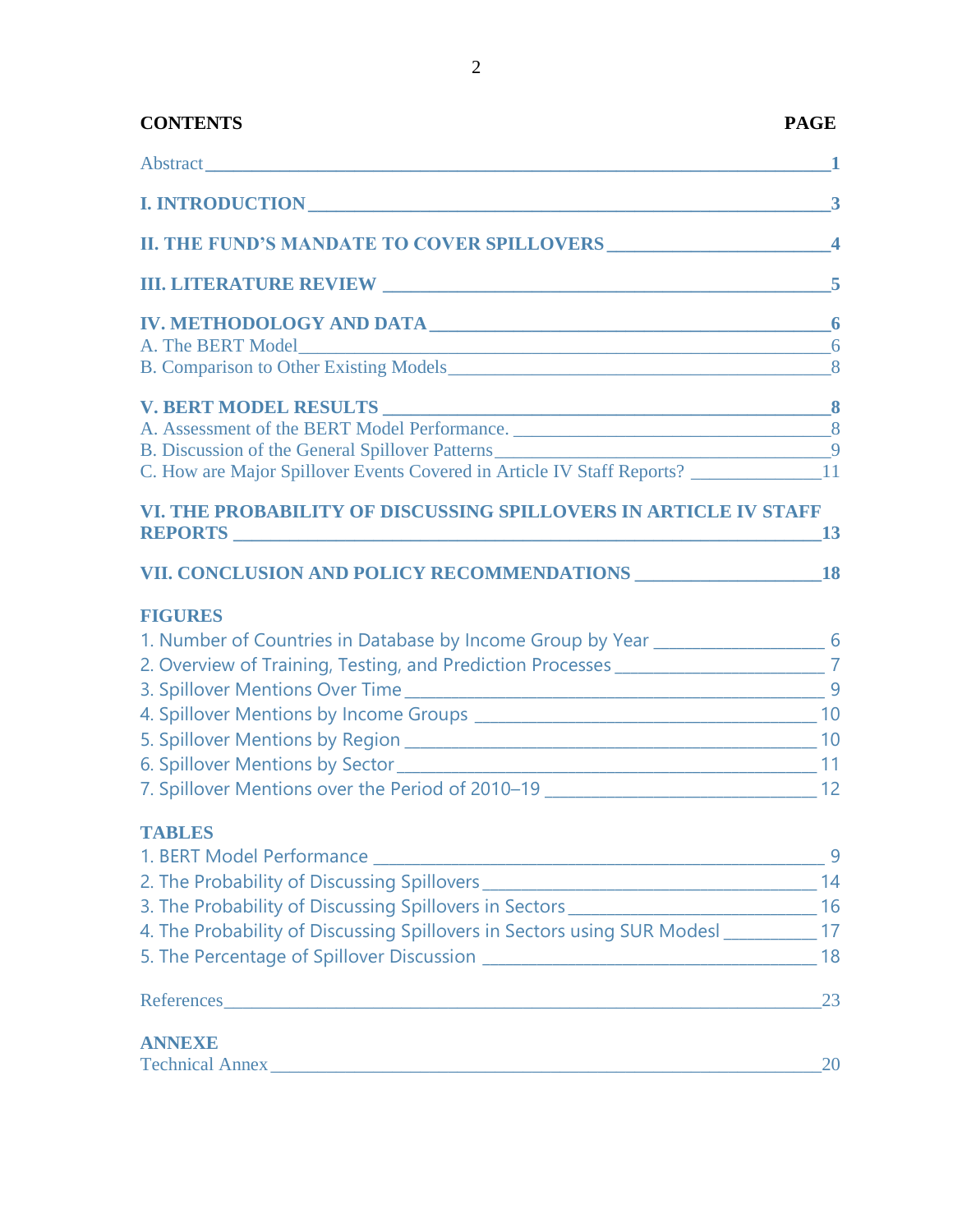## **I. INTRODUCTION<sup>1</sup>**

Work on cross-border spillovers at the IMF is developed and communicated using a wide range of surveillance vehicles.<sup>2</sup> The coverage of spillover analysis in Article IV staff reports was mainstreamed by the 2012 Integrated Surveillance Decision (ISD), where country teams are required to discuss outward spillovers induced by policies employed by systemic economies. Consequently, country teams are expected to cover both inward and outward spillovers in their surveillance work.

The post-pandemic landscape could expose Fund member countries to a sustained period of macro-financial spillovers. While the entry into the global recession triggered by the pandemic was simultaneous, the recovery is increasingly becoming multi-speed and differentiated (see IMF, April 2021, World Economic Outlook and Global Financial Stability Reports). This reflects differences in the intensity of initial shocks, pre-existing structural characteristics, and countries' policy positions, and, relatedly, strength of policy support across countries. Subsequently, economies will likely simultaneously generate and face spillovers stemming from different policy changes. Therefore, discussing the scope and effects of such spillovers, as countries navigate out of the crisis, will need to be a key component in the Fund's surveillance in the post-COVID environment.

Against this background, the paper dives into the Fund's coverage of spillovers in its surveillance in the period since the implementation of the ISD. In order to prepare policy recommendations related to spillovers in a post-COVID world, it would be important to first understand past trends of the coverage of spillovers in Article IV staff reports. Our goal is two-fold. First, we investigate whether there are any systematic trends in the coverage of spillovers in Article IV staff reports, considering the increasing global interconnectedness in the past decade (see 2021 CSR background paper on the surveillance priority Preempting and Mitigating Spillovers). Second, we assess whether spillover coverage is strongly correlated with country characteristics, or higher for systemically important countries.

Over the past decade, there has been no shortage of events, induced both by monetary and non-monetary policies of large economies, marking the spillover landscape. A few notable such events, stemming from the monetary policies in systemic advanced economies, include the Federal Reserve (FED)'s monetary easing from 2009, the European Central Bank (ECB)'s first deployment of unconventional monetary policy (UMP) in 2010, the FED's "Operation Twist" in 2011 and 2012, the FED's announcement of a future tapering of its policy of quantitative easing in 2013 and subsequent "taper tantrum", the FED's ending of Quantitative Easing (QE) in 2014 and onset of normalization in interest rates in 2015, and the ECB's expanded asset purchase program (APP) in 2015 and 2016. On the non-monetary

<sup>&</sup>lt;sup>1</sup> The authors gratefully acknowledge the useful discussions and suggestions by Rupa Duttagupta and Fabian Bornhorst as well as the valuable technical assistance provided by Chengyu Huang.

<sup>&</sup>lt;sup>2</sup> This includes Article IV reports, Financial System Stability Assessment reports, regular coverage and special features in WEO chapter 1 and other flagships, annual WEO spillover chapters, Spillover Notes, Regional Economic Outlooks, informal briefings for the Board, the External Sector Report (ESR), and the G-20 SSBG Report.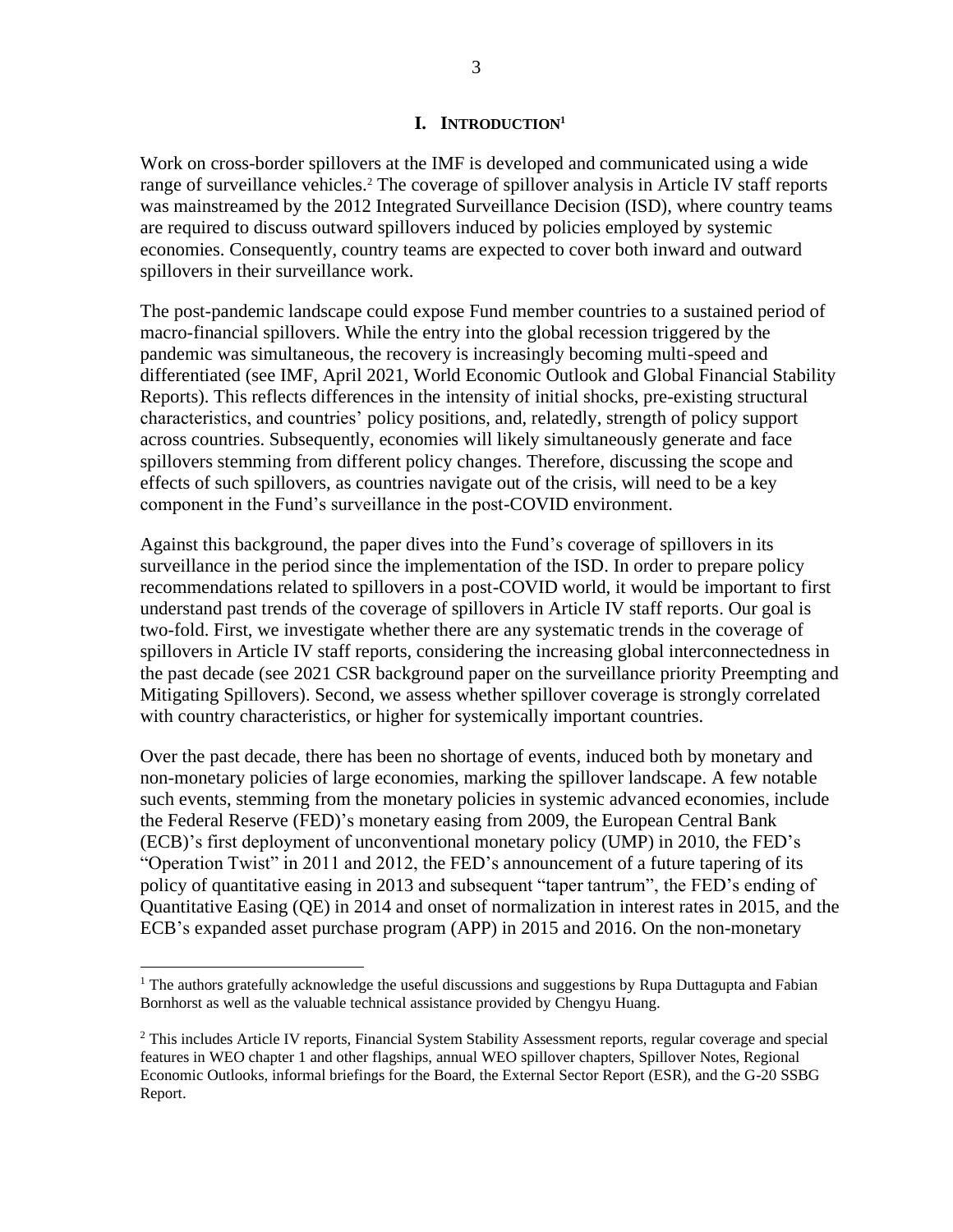policy side, Brexit-related risks and global trade tensions that heightened in 2018-19 also dominated spillover concerns in the global platform.

With the use of a state-of-the-art deep learning model, we analyze the discussion of spillovers in all IMF Article IV staff reports during 2010 and 2019. We find that while the discussion of spillovers has overall declined in this period, it spiked during specific years that overlapped with the major monetary policy moves by the Fed and ECB as well as other nonmonetary policy events. Furthermore, the coverage of spillovers in the staff reports of systemically important economies such as the US, euro area, and China, has remained prominent. Overall, spillovers are predominantly covered in staff reports of advanced economies (AEs) and more in the context of the real, financial, and external sectors.

Additional econometric analysis confirms these findings, and further shows that staff reports covering countries with high trade openness and lower inflation are more likely to cover spillovers.

The paper is organized as follows. Section two and three provide an overview of the Fund's coverage of spillovers and the literature, respectively. Section four discusses the data and deep learning methodology that we use. Section five outlines the results from the deep learning model and section six provides additional econometric analysis. Section seven concludes.

## **II. THE COVERAGE OF SPILLOVERS AT THE FUND**

Work at the Fund related to spillovers is covered under the Integrated Surveillance Decision (ISD)<sup>3</sup> . The ISD lays out the legal framework for surveillance. Specifically, it clarifies the importance of focusing on global economic and financial stability in the context of multilateral surveillance to fill the gaps of bilateral surveillance. To this aim, the ISD requires the IMF to cover member countries' outward spillovers to the extent that they may significantly influence the effective operation of the international monetary system. In practice, this means that the IMF's Article IV consultations need to include a discussion of the spillover effects of a member's exchange rate and domestic economic and financial policies that may affect global economic and financial stability.

To further strengthen the ISD implementation, the 2014 Triennial Surveillance Review (TSR) recommends a more systematic analysis of outward spillovers and spillbacks in systemic countries, greater quantification of the impact of spillovers on recipient countries based on global risk scenarios, and discussion of policy implications. The 2015 Guidance Note for Surveillance under Article IV Consultations further underlines the need to examine the most significant actual and potential outward spillovers, irrespective of the transmission channels, which members are obliged to discuss with the Fund and provide relevant data. The 2018 Interim Surveillance Review (ISR, see IMF, 2018) highlights the increase in depth of global spillover coverage in flagship reports but also points out the scope for more prominent coverage of outward spillovers in Article IV consultations. To adequately capture new economic realities, especially the changing sources of spillovers during COVID-19, the 2020

<sup>3</sup> IMF, 2012.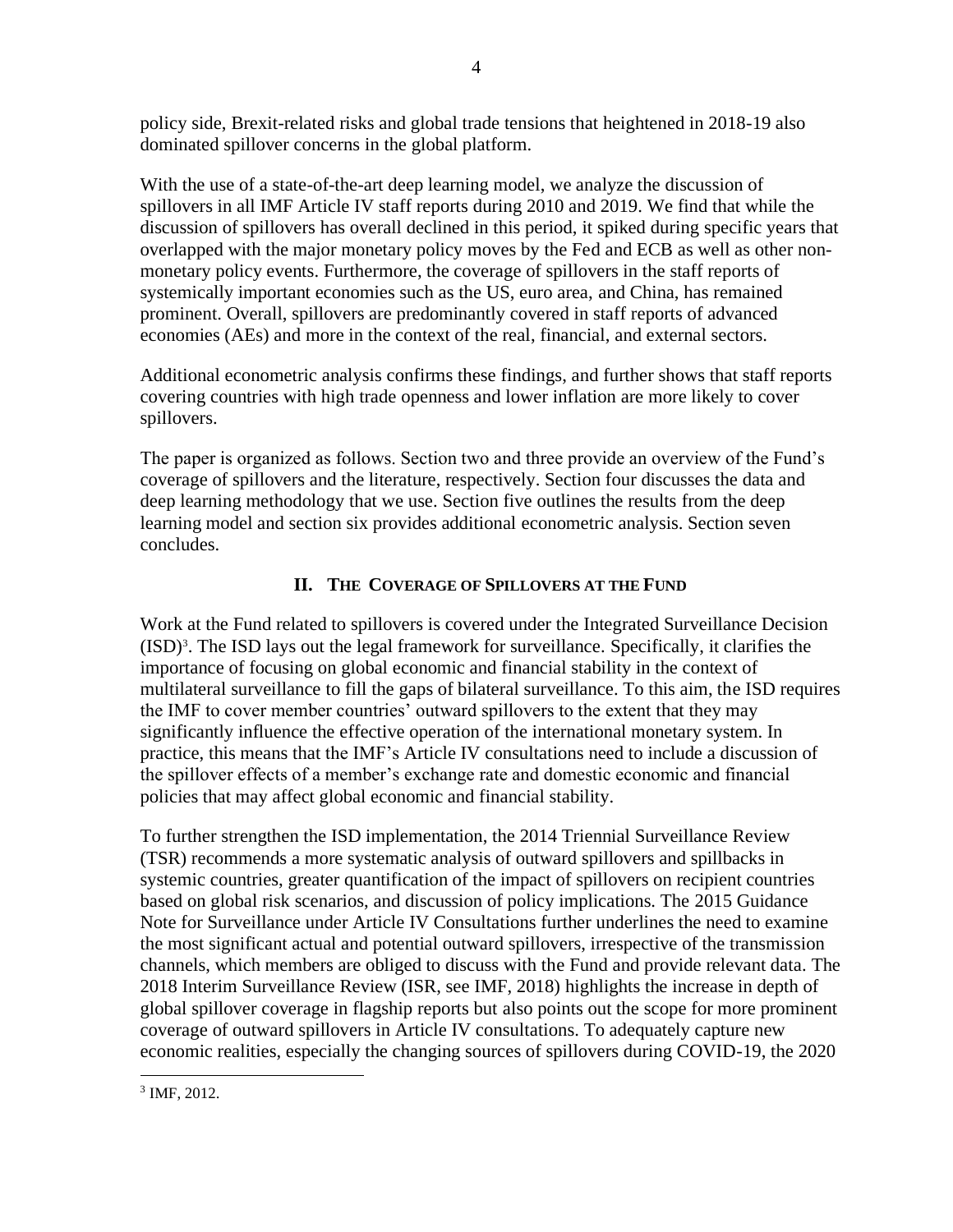conducting bilateral and multilateral surveillance.

## **III. LITERATURE REVIEW**

In economics, a spillover effect refers to the impact that events in one economy can have on other economies. Spillovers can be either positive or negative, arising from a domestic event, such as an earthquake, a stock market crisis, a macro policy change, etc. that spreads to other parts of the world.

The discussion of spillovers began with Alfred Marshall (1890), who famously noted the externalities endogenously generated by co-located firms. The concept was given an analytical content by Pigou (1920), in "The Economics of Welfare", where he analyzed the divergence between marginal private interest and marginal social interest in the case of a negative externality, and proposed a Pigouvian tax on polluting activities that is equal to the cost of the harm to others. Since then, the concept, termed by Milton Friedman as "neighboring effects" or "spillovers", has morphed into a variety of operational definitions and analytical expressions throughout the different fields of economics (monetary economics, finance, development, ecological economics, etc.). The theory was further extended and developed by scholars such as Coase (1960), Arrow (1962, 1973), Romer (1986), Porter (1990), and Krugman (1991a, b). Coase (1960), among others, focused on partial equilibrium framework and provided a Coasean solution to the problem of social cost. Romer (1986) assumed knowledge exhibits increasing returns due to spillovers and proposed an endogenous long-run growth model.

As economies across the globe become increasingly connected and more analytical tools become available, researchers zoomed out of the firm-level or regional perspective. Specifically, they started to focus on a wider view of spillovers, at the global scale, as well as assess spillovers stemming from policy decisions in addition to those originating from external shocks. For example, as part of the IMF's spillover notes series, IMF (2016) examines spillovers from international migration and China's economic transition. Using empirical analysis and model simulations, the study finds that a one percent increase in the migrant share of the adult population leads to a two percent higher GDP in the long run, and that China's transition can generate positive long-run effects if managed well. Blagrave et al. (2017) assess fiscal spillovers from five major advanced economies (France, Germany, Japan, United Kingdom, United States) on 55 advanced and emerging market economies. The study finds that fiscal spillovers are stronger in the presence of slack and/or accommodative monetary policy and among countries with fixed exchange rates. Diamond et al. (2018) look at the spillovers from easy liquidity and the implications for multilateralism. They argue that capital-receiving countries may feel indignant at having to assume full responsibility for managing the spillover effects of liquidity expansion in source funding countries, while source countries may see reserve build-up in capital-receiving countries as unfair exchange rate manipulation.

Despite the extensive literature dedicated to spillover analysis, the conceptual definition of spillover effects remains vague within the context of economics research and the measurement of spillovers, although essential to good policy, still poses a challenge. To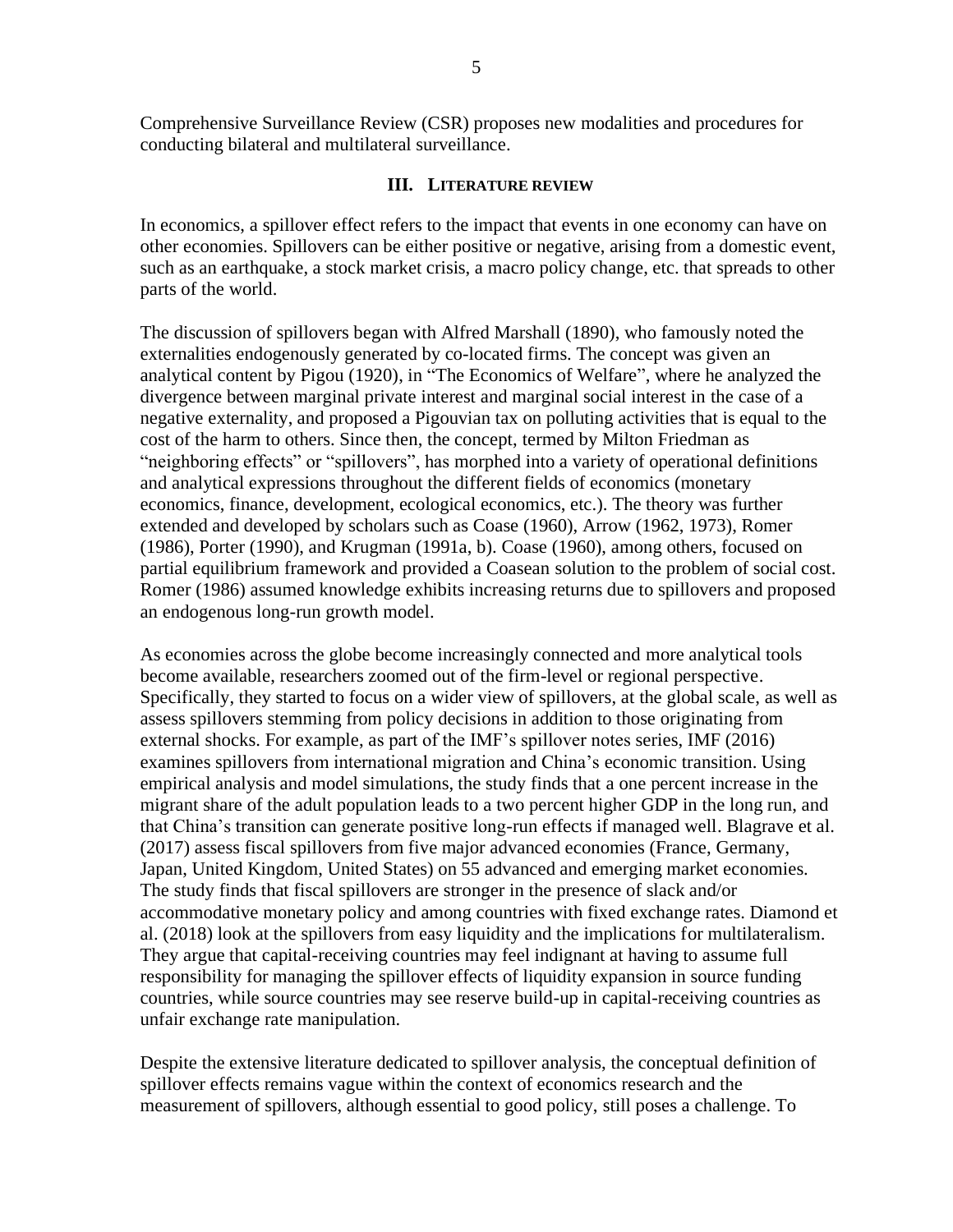complicate matters further, the COVID-19 pandemic has created not only new sources of spillovers, such as those from uncoordinated confinements, but also the emergence of nontraditional channels of transmission, such as travel and supply chains.

## **IV. METHODOLOGY AND DATA**

## **A. The BERT Model**

Our objective is to gauge how the coverage of cross-border spillovers has evolved over time in IMF Article IV staff reports. To do so, we train a state-of-the-art deep learning model to recognize when a paragraph discusses the topic of spillovers, based not only on a key word search but also on more complicated phrases such as "The ECB's tightening of monetary policy would have widespread effects across Europe", for example. Subsequently, we deploy this model on a database containing IMF staff reports over the period 2010 - 2019. Concurrently, we use the topic model developed in Fayad et al (2020) to assign a sector to those same paragraphs. This allows us to classify a paragraph as covering the external, fiscal, financial, monetary, or real sector. The output comprises a comprehensive dataset containing paragraphs from Article IV staff reports, accompanied by metadata on whether the paragraph discusses cross-border spillovers, its sector, and the country on which the staff report is written, allowing us to identify the level of development, geographic region, and the year in which it was published. We use this rich output to generate summary statistics, visualize trends, and carry out econometric analysis.

The initial dataset consists of all paragraphs from published IMF staff reports during 2010- 2019. The database contains more than 80,000 paragraphs, across 1280 IMF staff reports, for 193 countries/territories. Coverage varies across years due to several factors (see Figure 1). One is that due to confidentiality reasons some staff reports are not published and are therefore not in our database. Second, while most countries are on a 12-month Article IV consultation cycle, some are on a 24-month one. For example, countries that have IMFsupported programs are temporarily moved to a longer, 24-month consultation cycle.

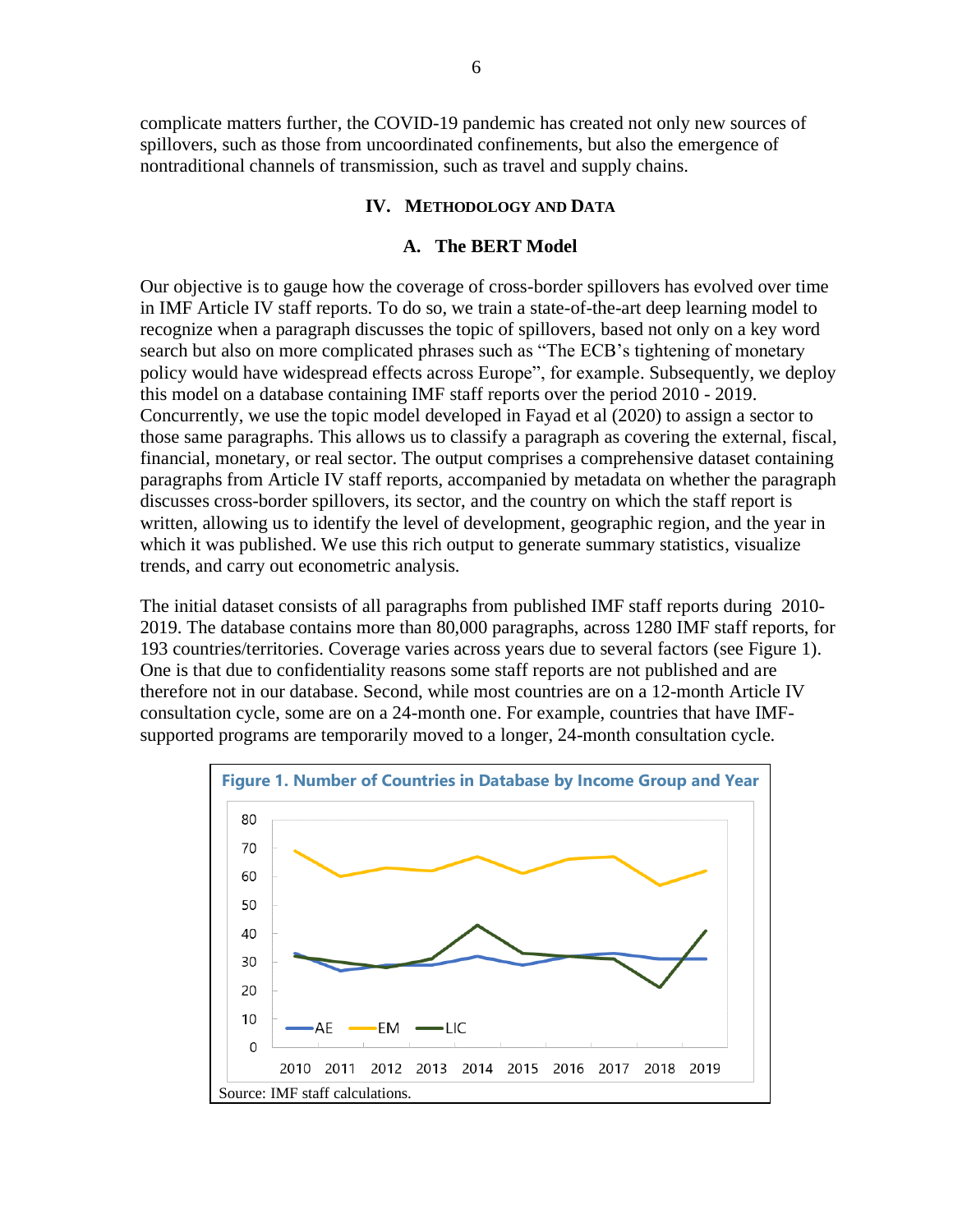We use Google's Bidirectional Encoder Representations from Transformers (BERT) model to capture the discussion of spillovers in our database of paragraphs from Article IV staff reports. The BERT model has received wide praise for delivering state-of-the-art results in a wide variety of complex natural language processing (NLP) tasks.

BERT is a supervised deep learning model, which means that it relies on prepared user input to learn a specific task. In our case, we feed the model a set of paragraphs for which we have already (manually) indicated whether they discuss spillovers or not. In order to identify these paragraphs, we read through thousands of paragraphs and identify a subset that discuss spillovers, per the ISD definition, to create our training set. Using this training set, BERT applies its neural network architecture to learn the textual context in which discussions of spillovers generally take place (a process called training). BERT can then use this "knowledge" on the whole sample of paragraphs to identify if a given paragraph mentions spillovers. Due to the complexity of the operation as well as the amount of data, the task cannot be performed on an IMF machine or server. Therefore, we use Amazon Web Services (AWS) to carry out the exercise.

Following the training phase, we also evaluate the accuracy of the model. Specifically, we evaluate the model on a different collection of paragraphs with spillover labels (called the test set), and conclude that it has an accuracy of 90 percent—that is for 9 out of 10 paragraphs, the model assigns the correct label (see Figure 2 for an overview of the entire process). Though in some cases labeling a paragraph as mentioning spillovers might seem straightforward (Iceland experienced severe spillovers following the change in risk appetite), others represent more complex tasks (US monetary policy could have widespread ripple effects across EMs). Similar challenges arise when identifying a paragraph that does not mention cross-border spillovers: some instances are relatively clear-cut (Fiscal policy has relaxed over the past couple of years), while others require a deeper contextual understanding (There were significant spillovers to the banking sector). Therefore, an accuracy rate of 90 percent is an impressive feat and we are confident in the results presented in the next section. For comparison, alternative models that we use for robustness purposes generate accuracy rates between 79 and 88 percent.

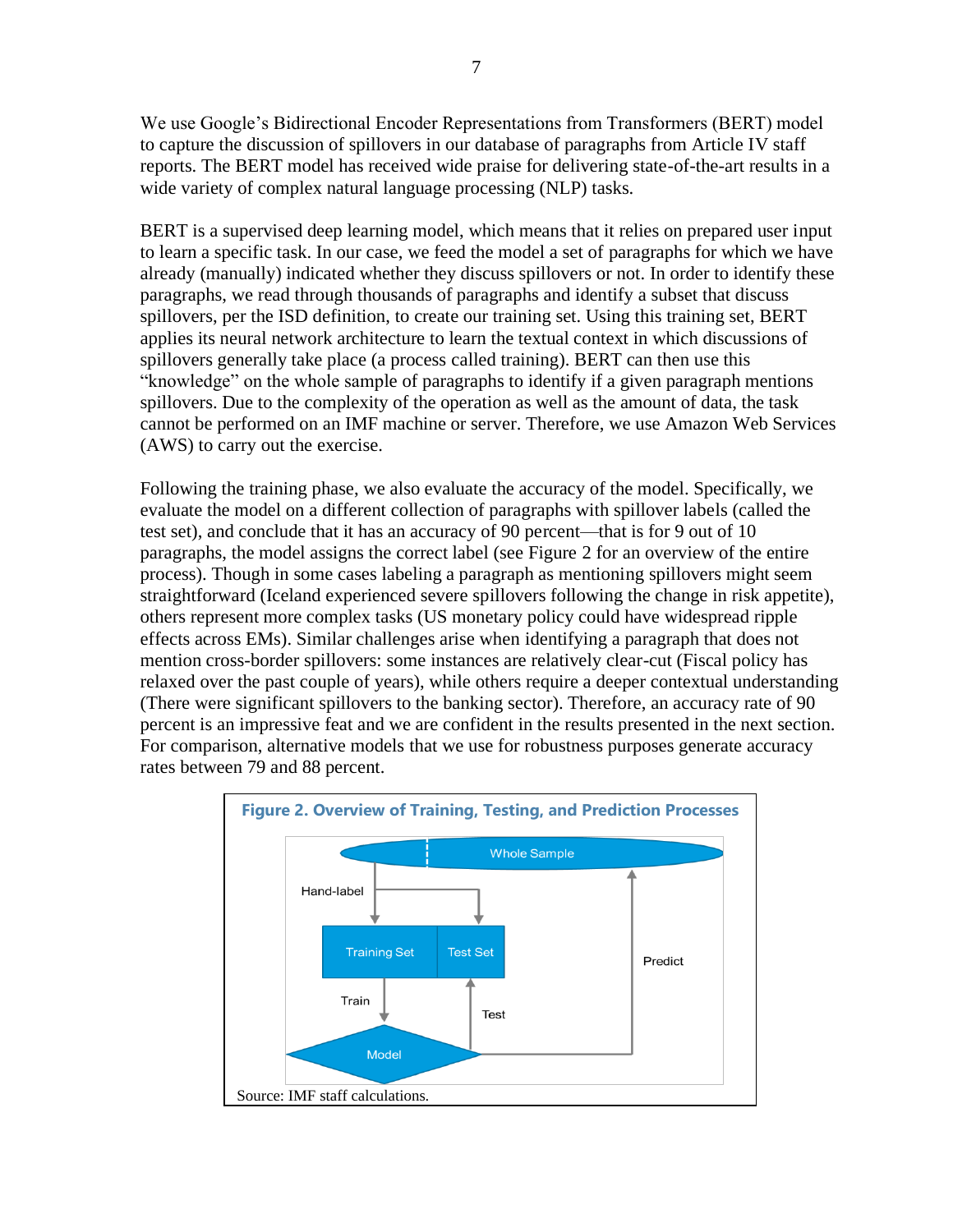BERT is a leading multilayer deep learning model that is currently considered state-of-the-art for natural language processing (NLP). Before the introduction of BERT, logistic regression (LR) was considered one of the simplest and easiest models for textual analysis. Therefore, we use LR as our baseline model, complemented by the support-vector-machine (SVM) model and the random forest (RF) model.

The LR is a probabilistic classifier that relies on supervised machine learning. Its goal is to train a classifier that can make a binary decision about the class of a new input observation, which in our case is to decide whether a paragraph is about spillovers or not. Consider an input paragraph x, which is typically vectorized and represented as  $[x_1, x_2, ..., x_n]$ . The classifier output y can be 1 (meaning the paragraph is about spillovers) or 0 otherwise. The LR estimates the probability  $P(y = 1|x)$  by learning, from a training set, a vector of weights. Each weight  $w_i$  is a real number that represents how important that input feature is to the classification decision. To create a probability, we pass the weighted sum through the sigmoid function, or so called the logistic function. It takes a real-valued number and maps it into the range [0,1]. The paragraph is classified as a spillover paragraph if the probability  $P(y)$  $= 1|x$ ) is larger than 0.5.

By contrast, an SVM training algorithm is a non-probabilistic binary linear classifier that assigns input observations to one class or the other. It maps training observations to points in space so as to maximize the width of the gap between the two classes. The observations are then mapped into that same space and predicted to belong to a class based on which side of the gap they fall.

An RF model comprises a set of decision trees each of which is trained using random subsets of features. The prediction by the RF is obtained via majority voting of the predictions of all the trees in the forest, with different values for the features contributing differently to the predictions.

To perform these tests, as a first step we turn the text into a bag of words and transform the words into numeric vectors. We then create a 70/30 train-test split of the dataset and use a cross-validation to obtain an unbiased performance of the models. Next, we apply the LR, SVM, and RF models. The LR classifier uses the weighted combination of the input features and passes them through a sigmoid function, which transforms any real number input to a number between 0 and 1. Finally, we use accuracy scores to assess model performance, where results for the LR, SVM and LR models are 0.88, 0.84 and 0.79, respectively. The model performance of all comparative models is lower than the BERT model.

## **V. BERT MODEL RESULTS**

## **A. Assessment of the BERT Model Performance.**

The BERT model achieves an accuracy of 0.9, which indicates that it correctly identifies 90 percent of the paragraphs in the test dataset as discussing spillovers. Meanwhile, the evaluation loss, which captures the difference between the predicted and actual values,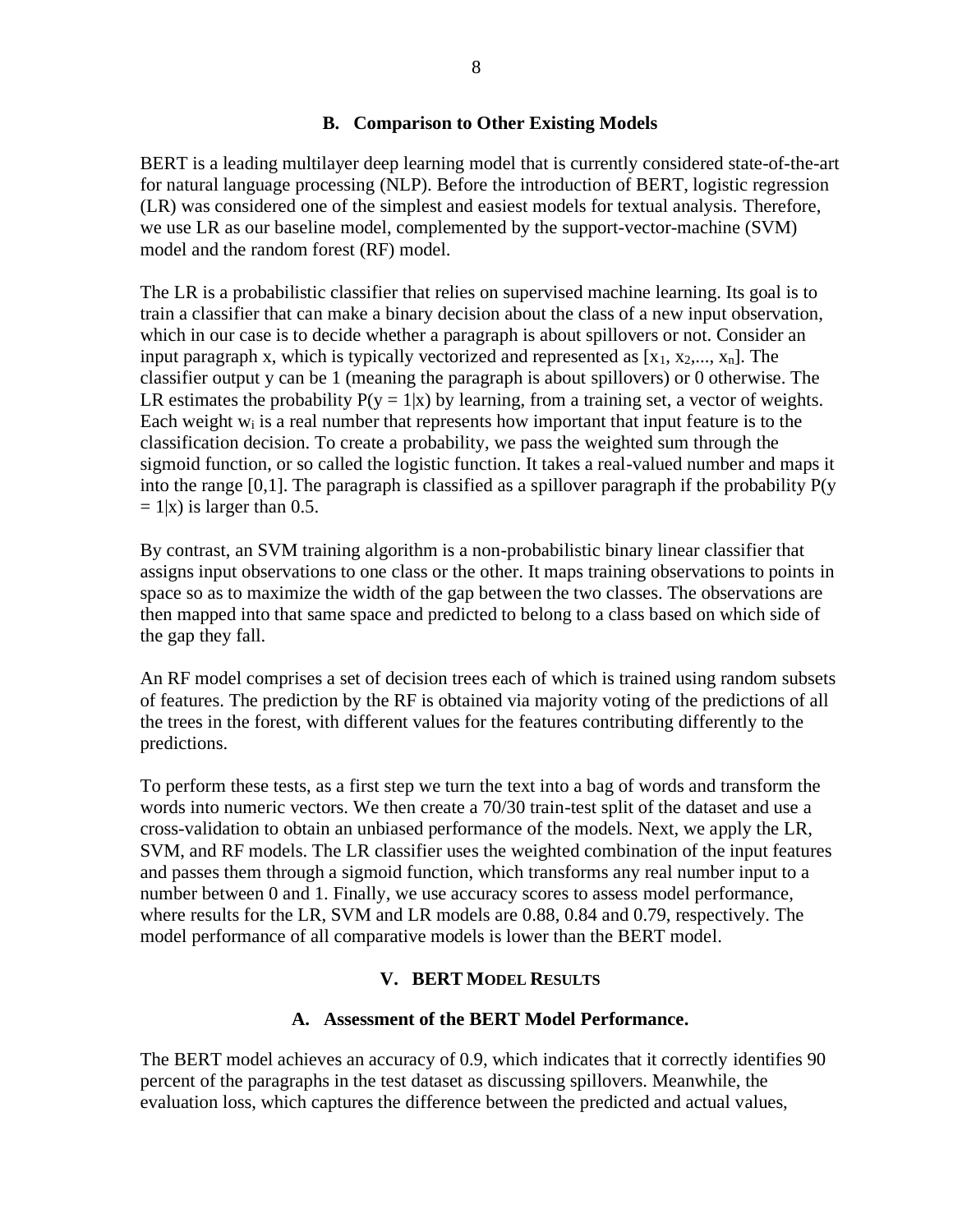constitutes 0.29. The model boasts a mean F1-score of 0.78. The F1-score is an often-used performance measure for classification models and combines the precision (ratio of true positives to all predicted positives) and recall (ratio of true positives to all actual positives) statistics. In general, the closer these statistics are to 1 (or 0 in the case of the evaluation loss), the better the performance of the model. However, it is crucial to take them into context of the task at hand. For relatively easy tasks, BERT models can achieve accuracies of 0.99, while more complex objectives often come with much lower precision.

| <b>Table 1. BERT Model Performance</b> |       |  |  |
|----------------------------------------|-------|--|--|
| Measure                                | Score |  |  |
| Accuracy                               | 0.9   |  |  |
| F <sub>1</sub> -score                  | 0.78  |  |  |
| <b>Evaluation</b> loss                 | 0.29  |  |  |
| Source: IMF staff calculations.        |       |  |  |

#### **B. Discussion of the General Spillover Patterns**

Our analysis, using the BERT model as described in the previous section, finds that even though the discussion of spillovers in IMF Article IV staff reports seems to be on a declining

trend over the last 10 years, there are notable spikes during the periods of global spillover events discussed earlier. This pattern is clearly illustrated by Figure 3. The solid line represents the ratio of staff reports discussing spillovers at least once over the total number of staff reports in the sample. The dashed line represents the average, over the whole sample, of the ratio of number of paragraphs discussing spillovers over the total number of paragraphs in a staff report. Both ratios are included as an illustration as well as for robustness. However, we find the second measure to be more indicative as it measures, on average, the coverage of spillover issues in a given staff report.

At the income group level, based on the



Note: The solid line (LHS) refers to the ratio of staff reports discussing spillovers at least once over the total number of staff reports (within groups). The dashed line (RHS) referes to the average (within groups) of the ratio of number of paragraphs discussing spillovers over the total number of paragraphs in a staff report. Both are included for robustness.

ratio of number of paragraphs discussing spillovers over the total number of paragraphs (Figure 4), our analysis shows that spillovers are discussed more in the staff reports covering advanced economies (AEs). Even though these discussions have decreased over time, there are noticeable upticks over the period. Spillovers are discussed least in the staff reports covering low income countries (LICs), and this trend has remained stable. However, if we take a look at the ratio of staff reports discussing spillovers at least once over the total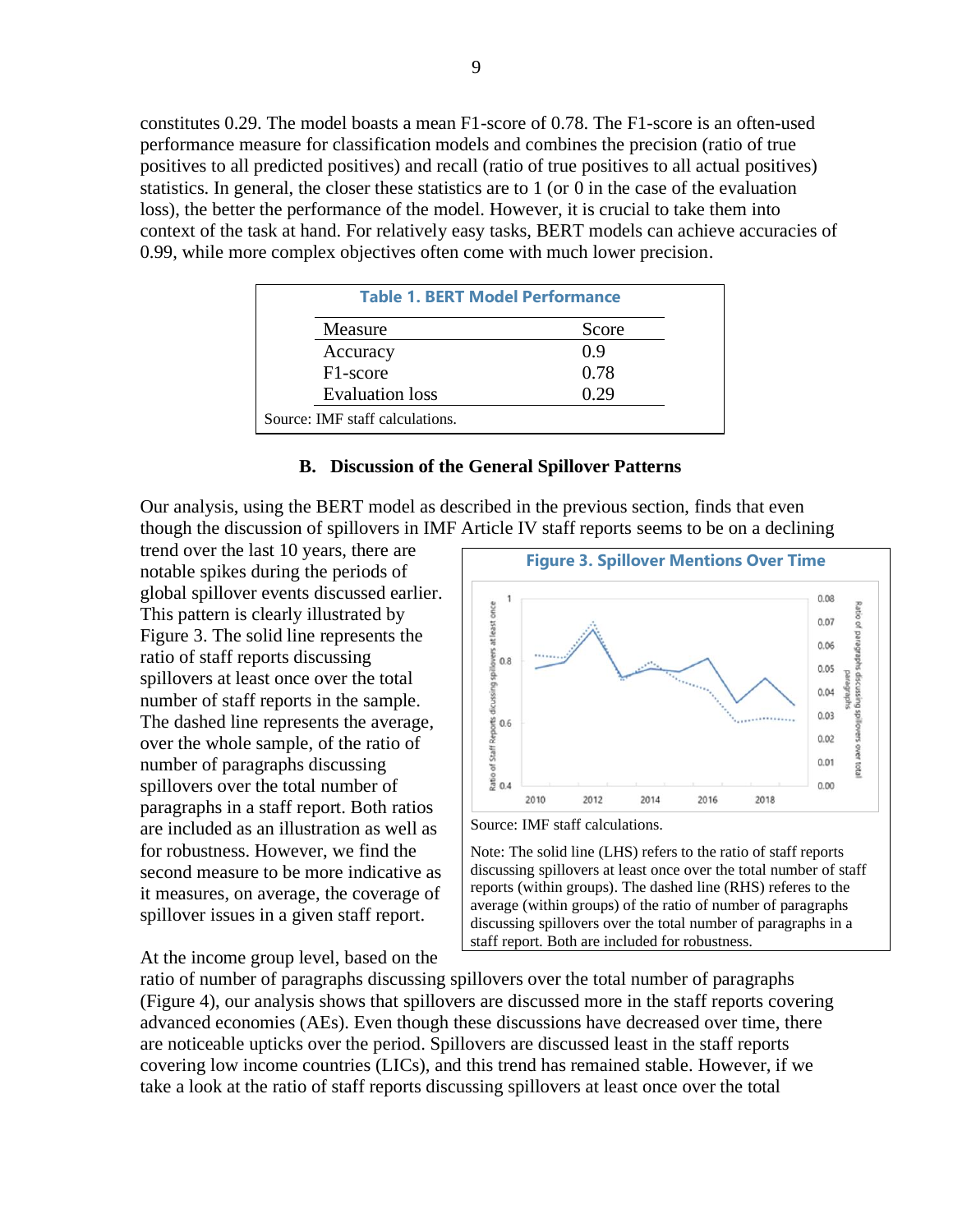number of staff reports in the group (not shown on Figure 4), we see that in the case of LICs it has increased somewhat over time.



Regionally, based on the ratio of number of paragraphs discussing spillovers over the total number of paragraphs (illustrated in the figure below), spillovers are discussed most in staff reports covering countries in the Asian-Pacific (APD) and European (EUR) regions. At the same time, over the last two years in the sample, the discussion of spillovers has increased slightly in staff reports covering Middle-East and Central Asia (MCD), Western Hemisphere (WHD), and APD countries. If we look at the ratio of staff reports discussing spillovers at least once over the total number of staff reports in the group (not shown in the picture below), we see that it has increased somewhat for WHD, EUR, and African (AFR) countries.



In terms of sectoral coverage, spillovers are mentioned most in relation to the external and real sectors. In addition, the discussion of spillovers has increased over time in the case of both sectors, while in other sectors the coverage has stayed flat or even fallen (e.g., the financial sector).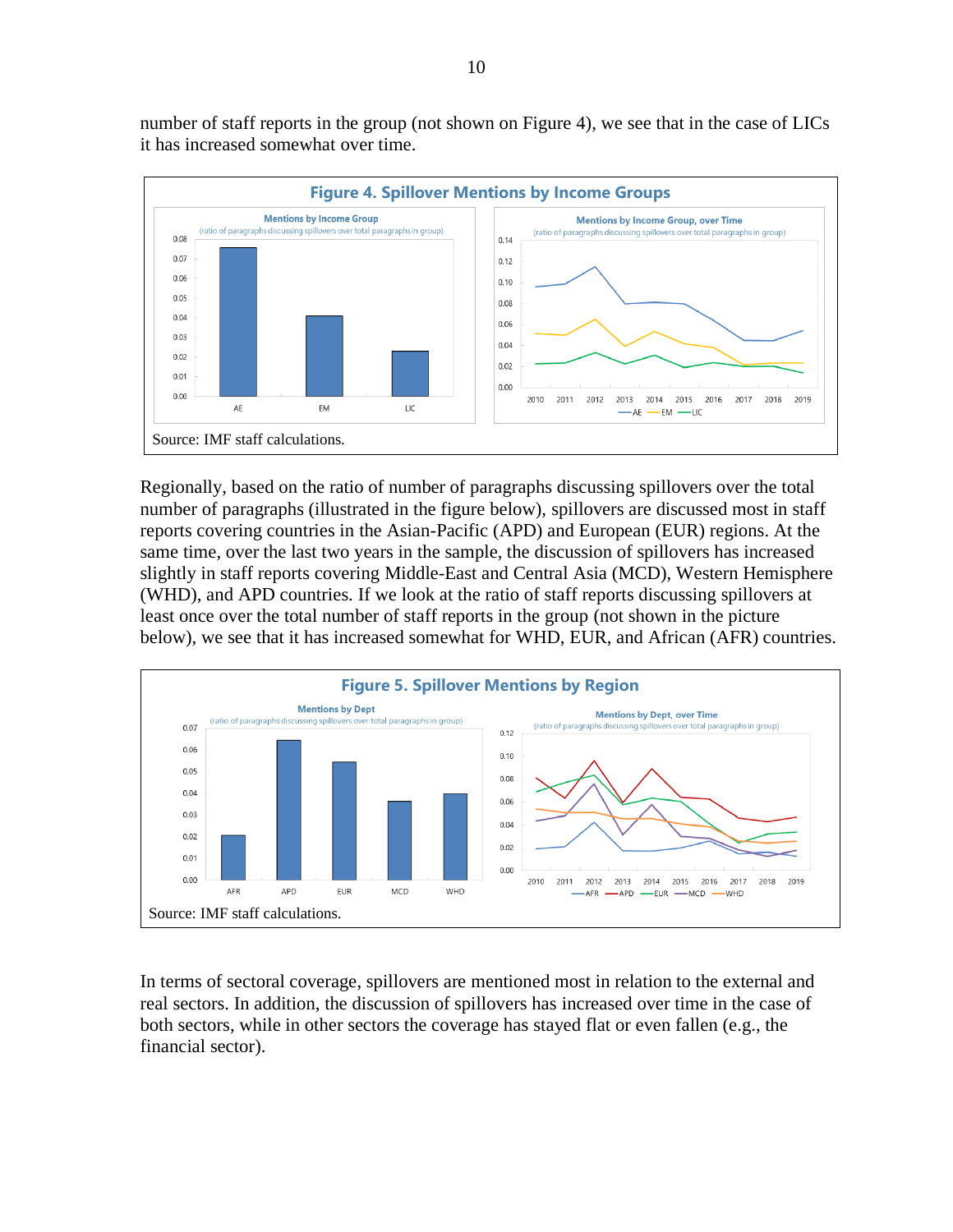

## **C. How are Major Spillover Events Covered in Article IV Staff Reports?**

The monetary policy actions of the FED and the ECB over the period 2010–16 induced major spillover events during these years, which have been studied extensively in the literature and IMF publications.<sup>4</sup> For example, the global economy experienced spillovers stemming from the FED's efforts, starting in in 2009, to stimulate the US economy post Global Financial Crisis (GFC). In 2010 the ECB started to conduct UMP. In 2011 and 2012, the FED implemented "Operation Twist" to help stimulate the economy. The FED exited from its QE in 2014 and started interest rate hikes in 2015. On the other side of the Atlantic, the ECB announced an expanded APP in January of 2015, adding the purchase of government and public sector securities to those earlier programs, with the APP further expanded in April 2016.

Non-monetary policy induced spillovers dominated the discussions on the global platform as well. For example, Brexit related concerns and global trade tensions heightened concerns about spillovers during 2018 and 2019. Indeed, spillovers from global trade tensions were discussed extensively in Chapter 4 of the April 2018 WEO as well as in the 2018 and 2019 Article IV consultation staff reports for China and the United States (US).

We next zoom in on the 2010-2019 time period for the systemic economies (US, euro area, China) and compare spillover discussions in these reports relative to those in other AEs, emerging markets, and LICs. As expected, spillovers are mentioned more often in the Article IV staff reports covering these systemic economies, compared to other countries, with a notable increase during the years of major spillover events. In addition, the staff reports covering AEs contain more mentions to spillovers compared to the ones covering EMs. Staff reports covering LICs contain a much lower share of paragraphs discussing spillovers. In terms of sectors, the discussions are concentrated in the financial and external sectors as well as the real sector.

<sup>&</sup>lt;sup>4</sup> Spillover reports, WEO spillover chapter (published annually since 2016), chapter 1 of the WEO, the GFSR, and other products (e.g., ESR, REOs).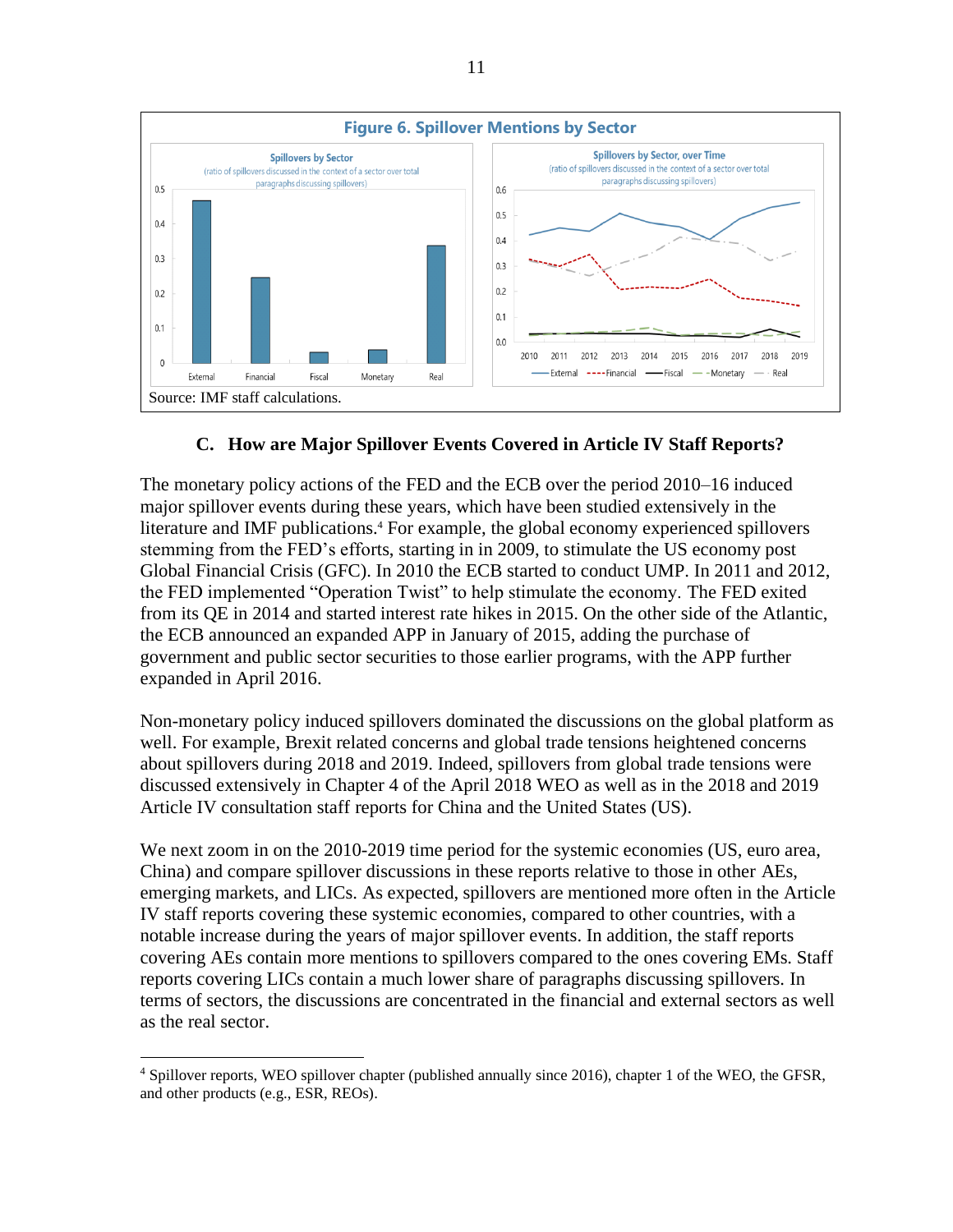These findings further suggest that the discussion of spillovers in the IMF Article IV staff reports of systemic economies has remained elevated, with notable increases during periods of major spillover events. Therefore, the overall decreasing trend that we observe in the discussion of spillovers, is likely driven by the considerable heterogeneity across the countries and regions of the IMF membership. While identifying the factors that determine greater spillover coverage in AE staff reports (and conversely least so in LICs) is outside the scope of our paper, it is reasonable to venture that this is related to the more systemic relevance of AEs (and thereby greater scope for generating spillovers) and the relatively limited integration of LICs to global markets. The coverage of spillovers in emerging market staff reports (excluding China) typically falls between the two groups. A more systematic regression analysis in the next section confirms these priors.



<sup>&</sup>lt;sup>5</sup> "All spillovers" do not match the sum of sector spillovers as a paragraph labeled as discussion spillovers can be labeled to belong to more than one sector.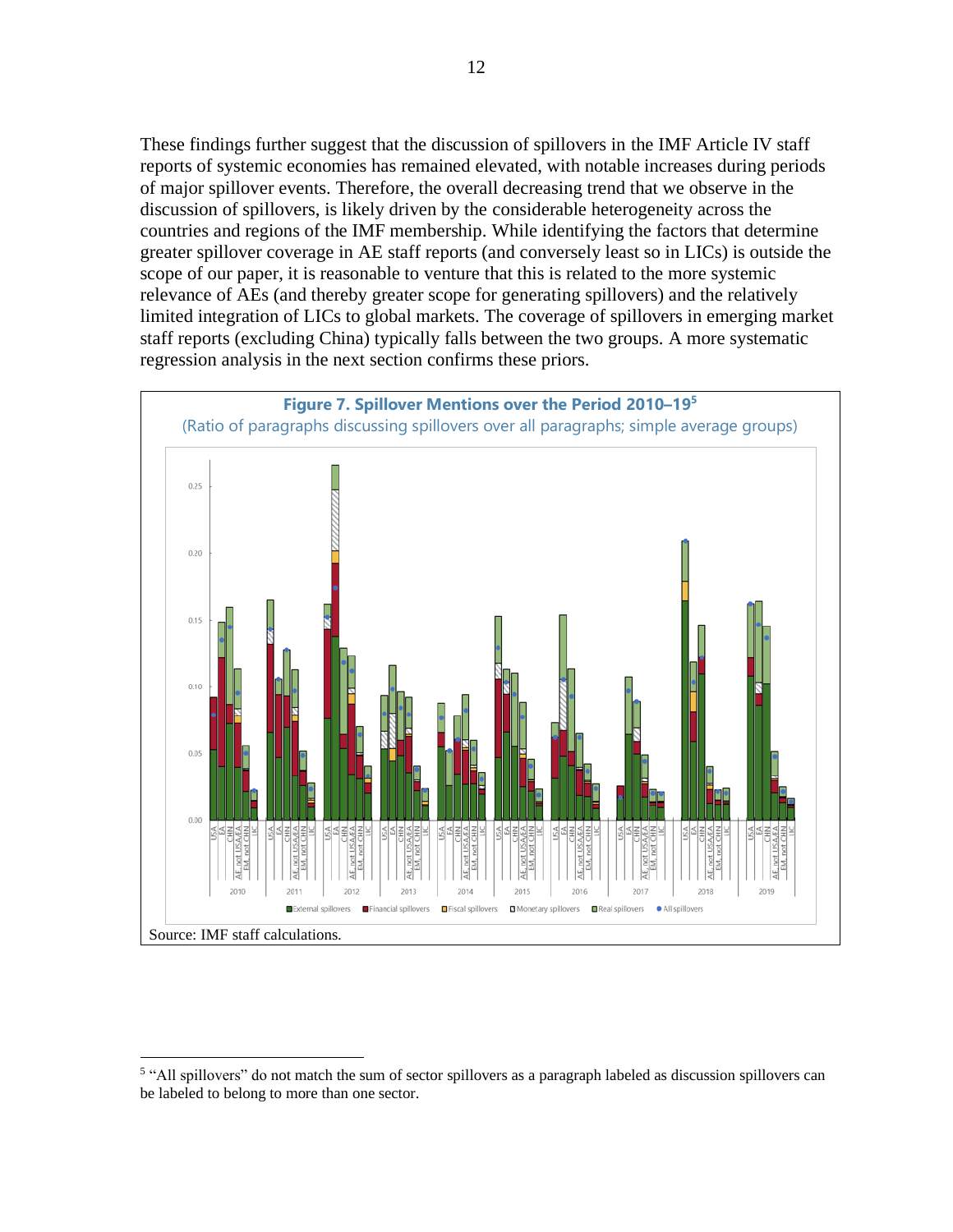#### **VI. THE PROBABILITY OF DISCUSSING SPILLOVERS IN ARTICLE IV STAFF REPORTS**

In this section, we usе regression analysis to further explore the probability of discussing spillovers in IMF Article IV staff reports. Specifically, we use the dataset generated by the BERT model to investigate to what extent spillovers are discussed in staff reports and whether they depend on the income level of a country or the sector that is being covered. We also look at the links between specific country-level characteristics, such as trade openness, capital account openness, public debt level, size, growth, inflation, etc. and the discussion of spillovers in staff reports.

To do so, we examine the probability of spillover discussions using the following probit model:

$$
Y_{i,t}^* = \beta_1 + \beta_2 X_{i,t} + \beta_3 I_{i,t-1} + \gamma_t + \varepsilon_{i,t}
$$
  
\n
$$
Y_{i,t} = \begin{cases} 1, & \text{if } Y_{i,t}^* > 0 \\ 0, & \text{if } Y_{i,t}^* \le 0 \end{cases}
$$
 (1)

In equation (1),  $Y_{i,t}$  is a dummy variable that equals 1 if spillovers are discussed in country  $i$ 's Article IV staff report in year t, and 0 otherwise.  $X$  is a dummy variable that indicates whether the country is an advanced economy or an emerging economy. The vector  $I$  captures an array of country-specific factors that may affect spillover discussions, including the level of GDP and the GDP growth rate. All control variables are lagged by one year to potentially reduce issues with endogeneity. Time fixed effects are also included to control for secular changes. Robust standard errors are reported to cover the possibility that the model's errors may be heteroskedastic. The results are provided in Table 2.

We first investigate whether the income level affects the probability of discussing spillovers in staff reports. To do so, in regression 1, we include two dummy variables. The variable AE takes the value of 1 if country  $i$  is an advanced economy and the variable EM takes the value of 1 if country  $i$  is an emerging market economy<sup>6</sup>. The control group is thus the one representing low-income economies. We also include the level of GDP, measured by the natural logarithm of a country's GDP in US dollars and the GDP growth rate as control variables. The data for both variables are obtained from the World Economic Outlook (WEO) Database. The results indicate that spillovers are covered more in countries with

<sup>6</sup> The list of emerging market economies include: Albania, Algeria, Angola, Antigua, Argentina, Armenia, Azerbaijan, Bahamas, Bahrain, Barbados, Belarus, Belize, Bolivia, Bosnia, Botswana, Brazil, Brunei, Bulgaria, Cape, Chile, China, Colombia, Costa Rica, Croatia, Dominica, Dominican Republic, Ecuador, Egypt, El Salvador, Equatorial Guinea, Fiji, Gabon, Georgia, Grenada, Guatemala, Guyana, Hungary, India, Indonesia, Iran, Iraq, Jamaica, Jordan, Kazakhstan, Kosovo, Kuwait, Lebanon, Libya, Macedonia, Malaysia, Maldives, Marshall Islands, Mauritius, Mexico, Micronesia, Mongolia, Montenegro, Morocco, Namibia, Nauru, Oman, Pakistan, Palau, Panama, Paraguay, Peru, Philippines, Poland, Qatar, Romania, Russia, Samoa, Saudi Arabia, Serbia, Seychelles, South Africa, Sri Lanka, St. Kitts and Nevis, St. Lucia, St. Vincent and the Grenadines, Suriname, Swaziland, Thailand, Tonga, Trinidad, Tunisia, Turkey, Turkmenistan, Tuvalu, Ukraine, United Arab Emirates, Uruguay, Vanuatu.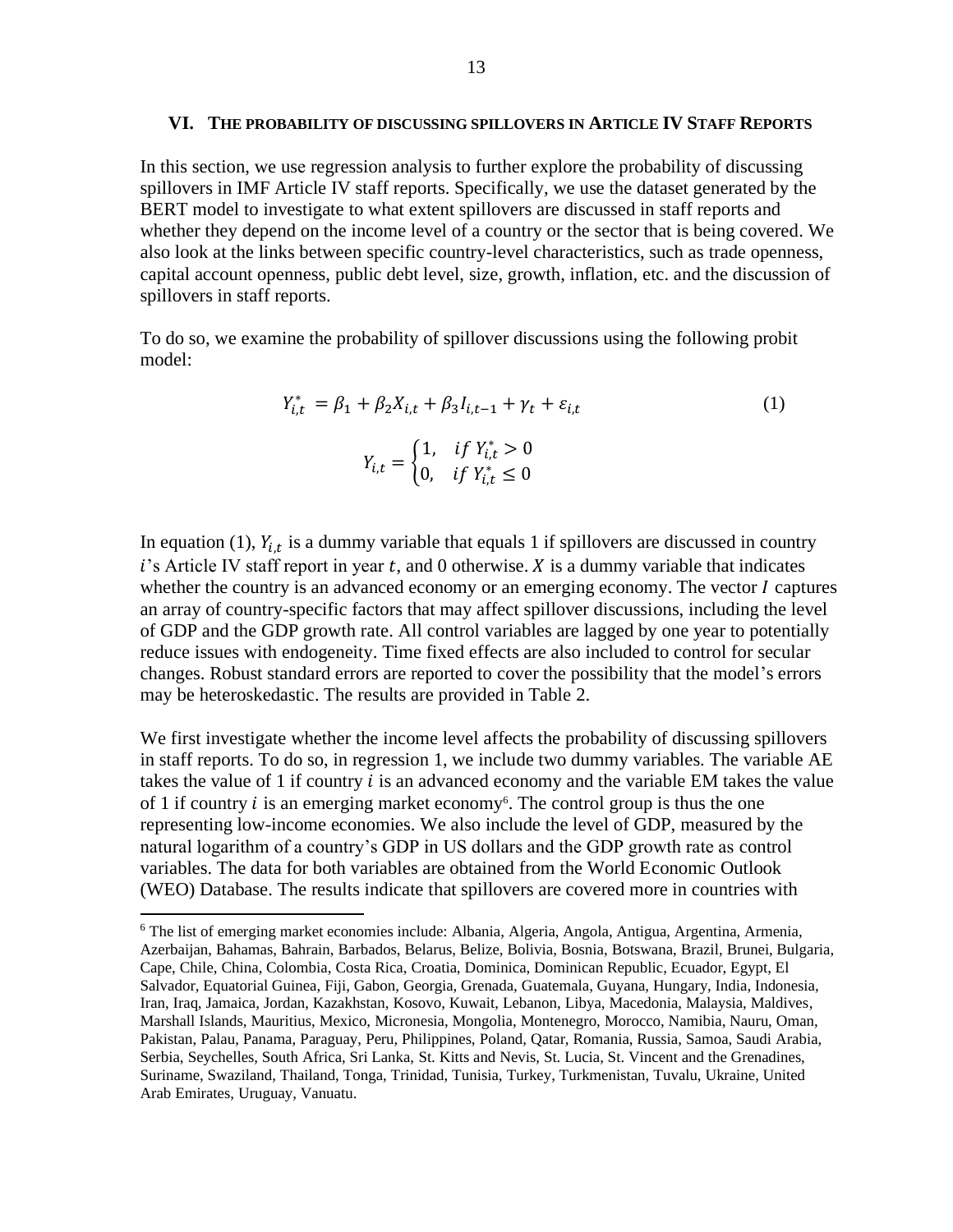larger economies. Also, compared to low-income countries, spillovers are more likely to be discussed in the staff reports covering advanced and emerging economies, which lends further credence to our observed trends in the previous section.

We also include other control variables, such as trade openness, capital account openness, public debt level, and inflation rate on spillover discussions in regression 2. Trade openness is measured as the sum of a country's exports and imports as a share of GDP. Capital account openness is calculated based on Chinn-Ito Financial Openness Index. Public debt level is the ratio of general government gross debt over GDP, and the change in the consumer price index is used as a proxy for inflation. The data for capital account openness is obtained from the Chinn-Ito Index website, while the other variables are directly available or can be derived from the WEO database. The results show that trade openness and inflation significantly affect the discussion of spillovers. More specifically, countries with greater trade openness and lower inflation have a higher probability of discussing spillovers in their staff reports.

In un-tabulated results, we explore whether US, EU, and China, which are important spillover producers, are driving the pattern, by adding their respective dummies. However, the results turn out to be statistically insignificant. We also model the relationship between spillover discussions and status of IMF-supported programs (captured with a dummy for such programs, as provided in the IMF Monitoring of Fund Arrangements (MONA) Database).We do not find the program dummy to be statistically significant, which may reflect the main focus of IMF-supported programs on reducing domestic economic imbalances. <sup>7</sup>

| <b>Table 2. The Probability of Discussing Spillovers</b> |            |                       |            |                        |
|----------------------------------------------------------|------------|-----------------------|------------|------------------------|
| Variables                                                | Probit     | Probit                | <b>OLS</b> | <b>OLS</b>             |
|                                                          | Model 1    | Model 2               | Model 3    | Model 4                |
|                                                          | Spillover  | Spillover             | Spillover  | Spillover              |
| AE                                                       | $0.685***$ | 0.106                 | $0.192***$ | 0.058                  |
|                                                          | (0.139)    | (0.206)               | (0.039)    | (0.055)                |
| EM                                                       | $0.444***$ | $0.338***$            | $0.153***$ | $0.128***$             |
|                                                          | (0.096)    | (0.122)               | (0.033)    | (0.040)                |
| <b>Trade Openness</b>                                    |            | $0.004***$<br>(0.001) |            | $0.001$ ***<br>(0.000) |
| CapAcct Openness                                         |            | 0.144                 |            | 0.047                  |

We confirm the results of the probit models using OLS models with the same set of variables. The specific coefficients are available in regressions 3 and 4 of Table 2.

<sup>&</sup>lt;sup>7</sup> We perform additional testing to investigate whether specific spillover years drive the results. To do so, we use 2019 as the base year and create year dummies for the period 2010-2018. The results indicate that spillovers are more heavily discussed during the years 2010-2016, which is consistent with the existence of major global spillover events discussed earlier in the paper. This conjecture is confirmed when we replace the year dummies with two event dummies, one for the period 2010-2012 and the other for 2014-2016. Specifically, we find that the coefficients are significant for both events. Therefore, we opt for using time fixed effects in the analysis.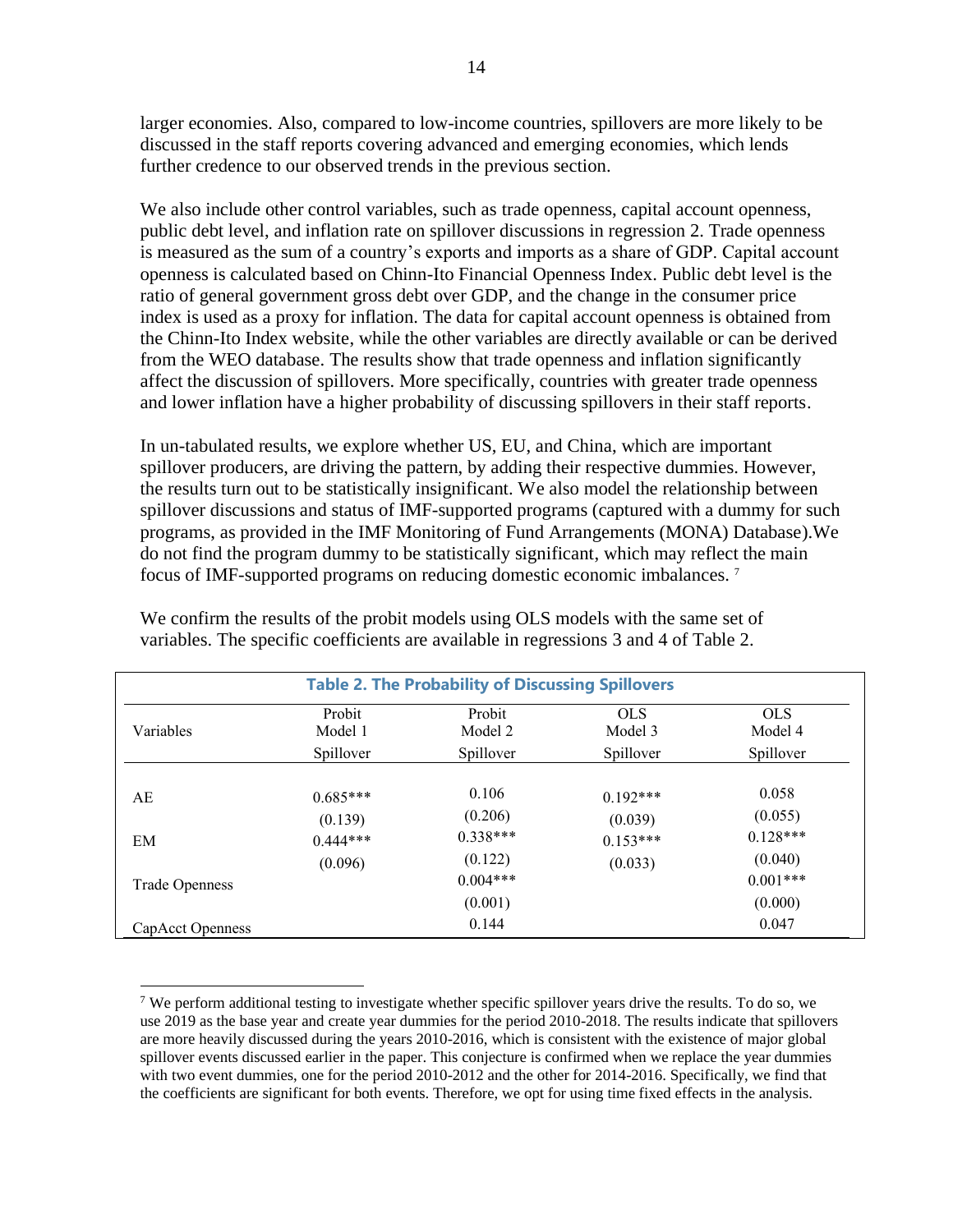|                                                                                 | <b>Table 2. The Probability of Discussing Spillovers (Concluded)</b> |             |            |            |
|---------------------------------------------------------------------------------|----------------------------------------------------------------------|-------------|------------|------------|
|                                                                                 |                                                                      | (0.117)     |            | (0.031)    |
| Debt                                                                            |                                                                      | 0.002       |            | 0.000      |
|                                                                                 |                                                                      | (0.002)     |            | (0.000)    |
| Inflation                                                                       |                                                                      | $-0.023**$  |            | $-0.006*$  |
|                                                                                 |                                                                      | (0.009)     |            | (0.003)    |
| Ln GDP                                                                          | $0.120***$                                                           | $0.214***$  | $0.030***$ | $0.049***$ |
|                                                                                 | (0.018)                                                              | (0.026)     | (0.005)    | (0.006)    |
| <b>GDP</b> Growth                                                               | $-0.015**$                                                           | $-0.011$    | $-0.005**$ | $-0.003$   |
|                                                                                 | (0.008)                                                              | (0.013)     | (0.002)    | (0.004)    |
| Constant                                                                        | 0.039                                                                | $-0.567***$ | $0.542***$ | $0.426***$ |
|                                                                                 | (0.144)                                                              | (0.210)     | (0.043)    | (0.056)    |
| Obs.                                                                            | 1,272                                                                | 1,006       | 1,272      | 1,006      |
| Year FE                                                                         | <b>YES</b>                                                           | <b>YES</b>  | <b>YES</b> | <b>YES</b> |
| Pseudo R2                                                                       | 0.117                                                                | 0.170       | 0.119      | 0.164      |
| Note: * $p<0.1$ , ** $p<0.05$ , *** $p<0.01$<br>Source: IMF staff calculations. |                                                                      |             |            |            |

As a second step, we investigate the likelihood of discussing spillovers in specific sectors of the staff reports. This is illustrated in Table 3, regressions 1 through 5, where the dependent variables are represented by the real sector, fiscal sector, financial sector, monetary sector, and external sector spillover dummies, respectively.

We find that staff reports covering advanced and emerging economies are more likely to discuss spillovers related to the real, financial, and external sectors. This is consistent with our findings previously in Table 2 as well as in the previous section. The results also point to the sensitivity of spillover discussions to the economies' openness, which is consistent with the prior that greater openness would expose an economy to cross-border shocks. In particular, trade openness is an important determinant of spillover discussions in the real, financial, monetary, and external sectors, whereas greater capital account openness predicts a higher probability of discussing spillovers in the real and fiscal sectors.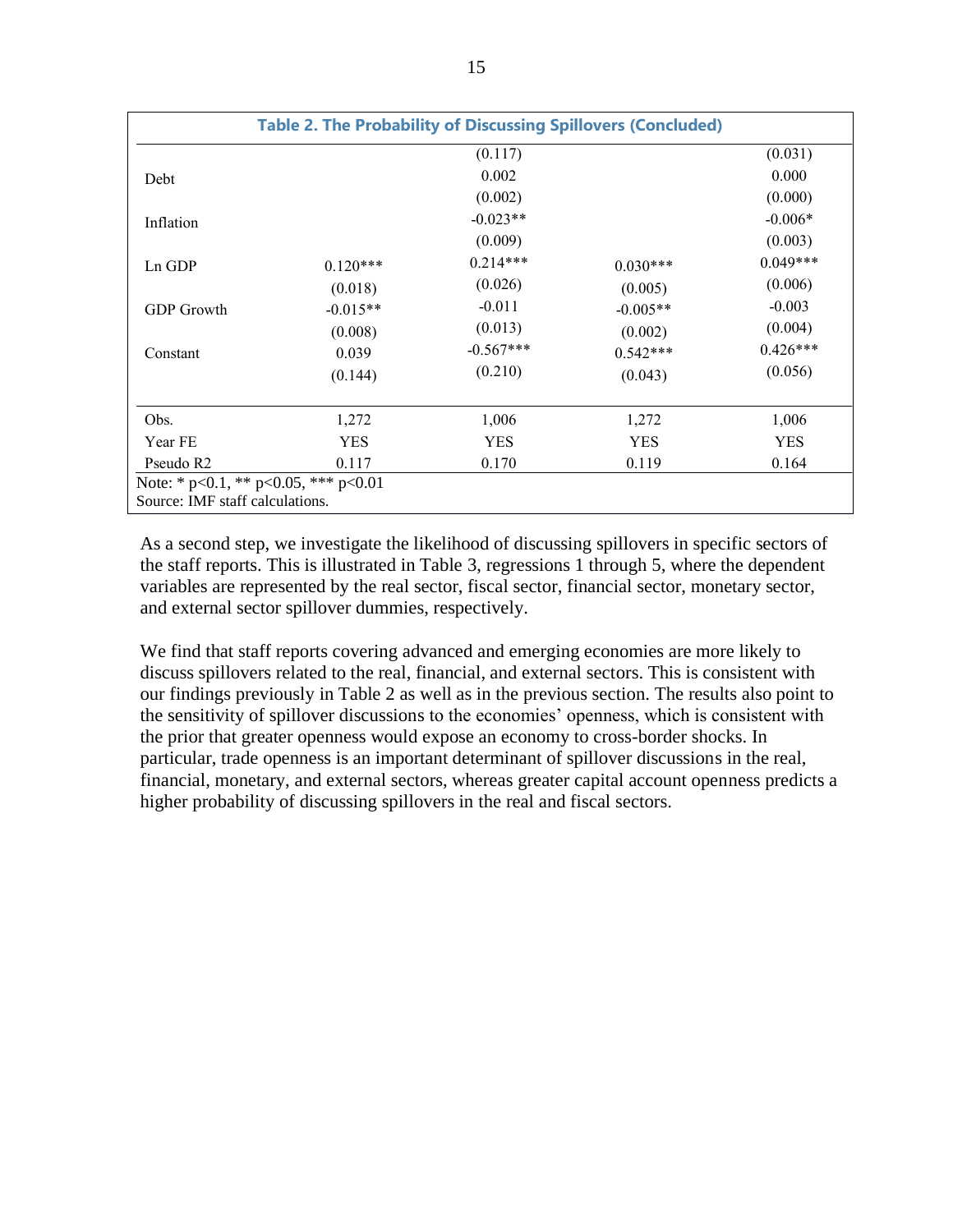|                        | Probit      | Probit      | Probit      | Probit      | Probit      |
|------------------------|-------------|-------------|-------------|-------------|-------------|
| Variables              | Model 1     | Model 2     | Model 3     | Model 4     | Model 5     |
|                        | Real        | Fiscal      | Financial   | Monetary    | External    |
|                        | $0.303*$    | $-0.391$    | $0.340*$    | 0.054       | $-0.133$    |
| $\mathbf{A}\mathbf{E}$ |             |             |             |             |             |
|                        | (0.180)     | (0.251)     | (0.196)     | (0.262)     | (0.186)     |
| EM                     | $0.277**$   | $-0.712***$ | $0.268**$   | $-0.323$    | $0.201*$    |
|                        | (0.113)     | (0.194)     | (0.130)     | (0.201)     | (0.115)     |
| <b>Trade Openness</b>  | $0.002**$   | 0.001       | $0.002**$   | $0.003***$  | $0.003***$  |
|                        | (0.001)     | (0.001)     | (0.001)     | (0.001)     | (0.001)     |
| CapAcct Openness       | $0.279***$  | $0.685***$  | 0.170       | 0.087       | $-0.082$    |
|                        | (0.100)     | (0.172)     | (0.108)     | (0.183)     | (0.105)     |
| Debt                   | $-0.000$    | 0.003       | $0.003**$   | 0.000       | $-0.001$    |
|                        | (0.001)     | (0.002)     | (0.001)     | (0.002)     | (0.001)     |
| Inflation              | $-0.018**$  | $-0.010$    | $-0.021**$  | $-0.015$    | $-0.021**$  |
|                        | (0.009)     | (0.015)     | (0.011)     | (0.014)     | (0.009)     |
| Ln GDP                 | $0.094***$  | 0.036       | $0.161***$  | $0.180***$  | $0.222***$  |
|                        | (0.023)     | (0.037)     | (0.026)     | (0.042)     | (0.024)     |
| GDP Growth             | 0.004       | $-0.021$    | $-0.010$    | $-0.005$    | $-0.019$    |
|                        | (0.011)     | (0.014)     | (0.011)     | (0.015)     | (0.012)     |
| Constant               | $-0.831***$ | $-1.906***$ | $-1.276***$ | $-2.392***$ | $-0.741***$ |
|                        | (0.184)     | (0.265)     | (0.201)     | (0.314)     | (0.187)     |
| Obs.                   | 1,006       | 1,006       | 1,006       | 1,006       | 1,006       |
| Year FE                | <b>YES</b>  | <b>YES</b>  | <b>YES</b>  | <b>YES</b>  | <b>YES</b>  |
| Pseudo R2              | 0.081       | 0.129       | 0.162       | 0.162       | 0.118       |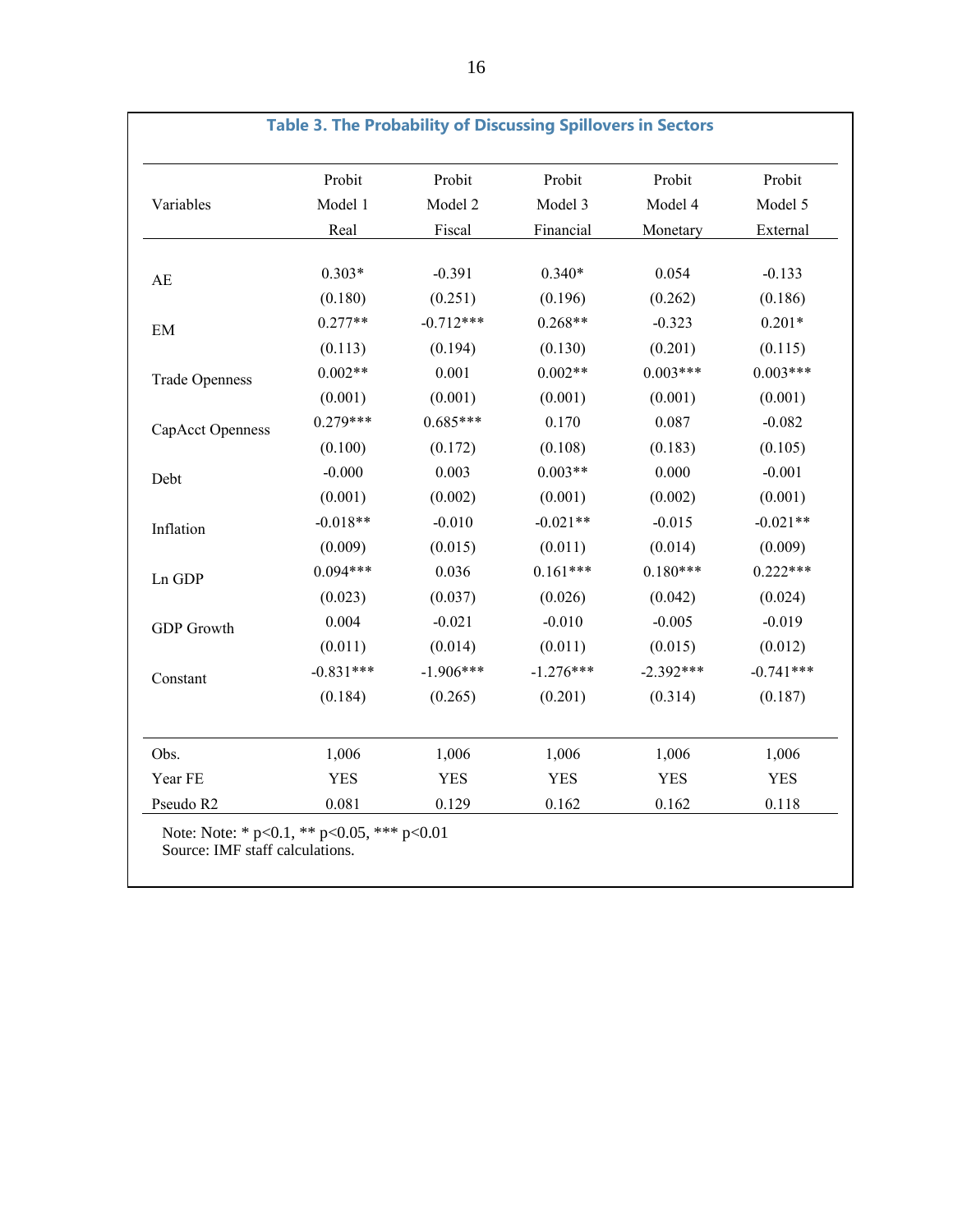|                       | <b>SUR</b> | <b>SUR</b>  | <b>SUR</b> | <b>SUR</b> | <b>SUR</b> |
|-----------------------|------------|-------------|------------|------------|------------|
| Variables             | Model 1    | Model 2     | Model 3    | Model 4    | Model 5    |
|                       | Real       | Fiscal      | Financial  | Monetary   | External   |
|                       | $0.114*$   | $-0.016$    | $0.133**$  | 0.040      | $-0.011$   |
| AE                    | (0.067)    | (0.037)     | (0.063)    | (0.037)    | (0.065)    |
| EM                    | $0.100**$  | $-0.073***$ | $0.071*$   | $-0.036$   | $0.079**$  |
|                       | (0.042)    | (0.023)     | (0.039)    | (0.023)    | (0.040)    |
| <b>Trade Openness</b> | $0.001**$  | 0.000       | $0.001**$  | $0.001***$ | $0.001***$ |
|                       | (0.000)    | (0.000)     | (0.000)    | (0.000)    | (0.000)    |
| CapAcct Openness      | $0.103***$ | $0.066***$  | 0.052      | $-0.004$   | $-0.026$   |
|                       | (0.037)    | (0.020)     | (0.035)    | (0.020)    | (0.036)    |
| Debt                  | $-0.000$   | $0.000*$    | 0.001      | 0.000      | $-0.001$   |
|                       | (0.000)    | (0.000)     | (0.000)    | (0.000)    | (0.000)    |
| Inflation             | $-0.006**$ | $-0.000$    | $-0.004$   | $-0.001$   | $-0.005$   |
|                       | (0.003)    | (0.002)     | (0.003)    | (0.002)    | (0.003)    |
| Ln GDP                | $0.035***$ | 0.005       | $0.053***$ | $0.023***$ | $0.074***$ |
|                       | (0.008)    | (0.005)     | (0.008)    | (0.005)    | (0.008)    |
| <b>GDP</b> Growth     | 0.001      | $-0.002$    | $-0.005$   | $-0.001$   | $-0.004$   |
|                       | (0.004)    | (0.002)     | (0.004)    | (0.002)    | (0.004)    |
| Constant              | $0.174***$ | 0.025       | $-0.016$   | $-0.061**$ | $0.266***$ |
|                       | (0.057)    | (0.031)     | (0.053)    | (0.031)    | (0.055)    |
| Obs.                  | 1,006      | 1,006       | 1,006      | 1,006      | 1,006      |
| R <sub>2</sub>        | 0.097      | 0.053       | 0.146      | 0.085      | 0.121      |

We also run seemingly unrelated regressions (SURs) in order to account for the potential correlation between different sectors. The results confirm our findings obtained through the probit models and are presented in Table 4.

Note:  $\degree$  p<0.1,  $\degree$   $\degree$  p<0.05,  $\degree$   $\degree$  p<0.01 Source: IMF staff calculations.

Last, but not least, we run a few OLS regressions where the dependent variable is represented by the ratio of number of paragraphs discussing spillovers over the total number of paragraphs in a country's staff report (Table 5). The results indicate that the staff reports covering advanced and emerging economies have a significantly higher proportion of paragraphs devoted to spillover discussions (regression 1 in Table 5). At the same time, the staff reports covering countries with an IMF-supported program contain fewer paragraphs that discuss spillovers and the results are significant at the one percent level (regression 2 in Table 5).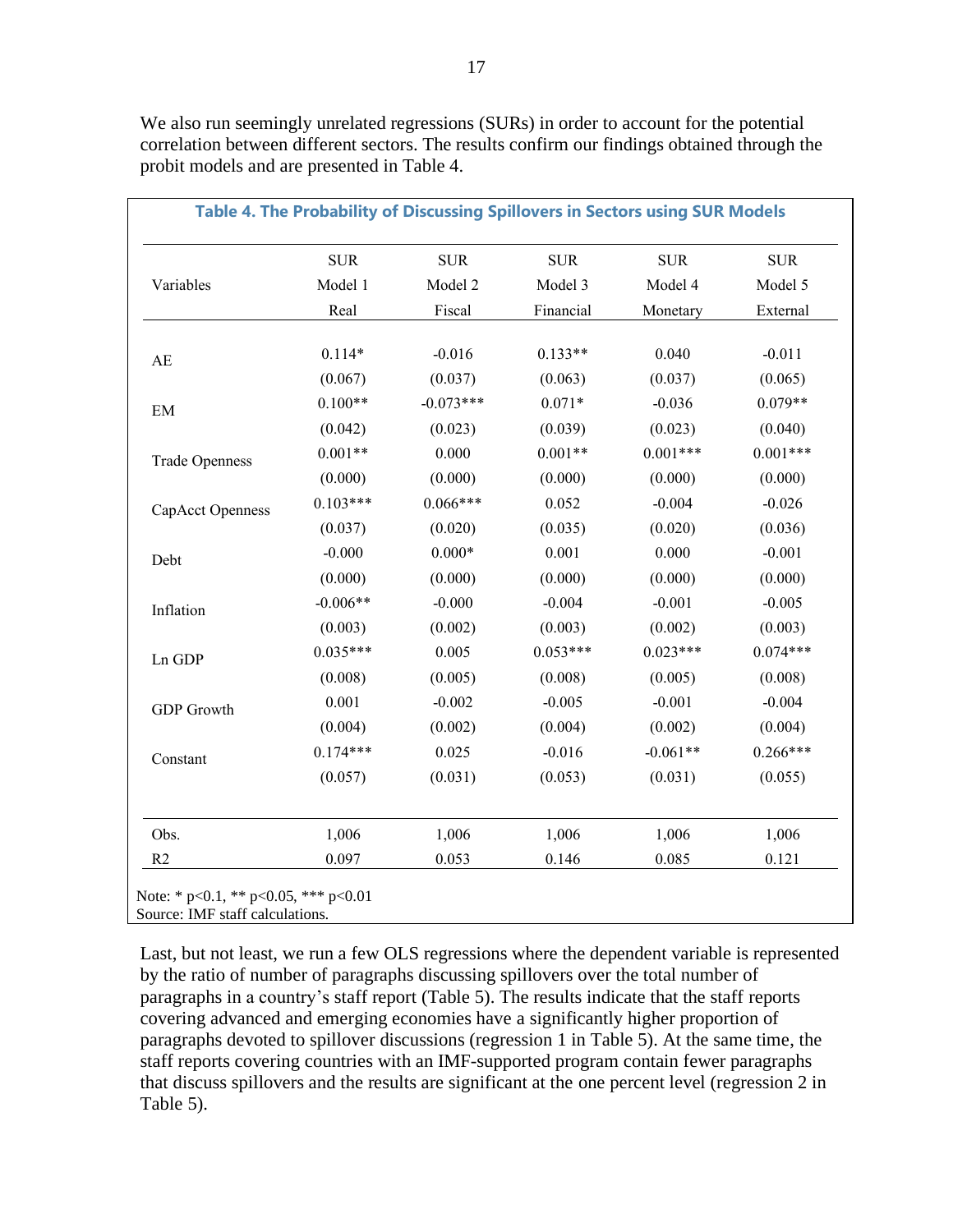|                        | <b>OLS</b>           | <b>OLS</b>           | <b>OLS</b>           |
|------------------------|----------------------|----------------------|----------------------|
| Variables              | Model 1              | Model 2              | Model 3              |
|                        | Spillover Percentage | Spillover Percentage | Spillover Percentage |
| $\mathbf{A}\mathbf{E}$ | $0.038***$           |                      | $0.016***$           |
|                        | (0.005)              |                      | (0.006)              |
| $\rm{EM}$              | $0.013***$           |                      | $0.006***$           |
|                        | (0.002)              |                      | (0.003)              |
| IMF- supported Program |                      | $-0.012***$          |                      |
|                        |                      | (0.003)              |                      |
| <b>Trade Openness</b>  |                      |                      | $0.000***$           |
|                        |                      |                      | (0.000)              |
| CapAcct Openness       |                      |                      | $-0.001$             |
|                        |                      |                      | (0.003)              |
| Debt                   |                      |                      | $-0.000*$            |
|                        |                      |                      | (0.000)              |
| Inflation              |                      |                      | $-0.001***$          |
|                        |                      |                      | (0.000)              |
| Ln GDP                 | $0.004***$           | $0.007***$           | $0.008***$           |
|                        | (0.001)              | (0.001)              | (0.001)              |
| <b>GDP</b> Growth      | $-0.000$             | $-0.001***$          | $-0.001*$            |
|                        | (0.000)              | (0.000)              | (0.000)              |
| Constant               | $0.024***$           | $0.033***$           | 0.005                |
|                        | (0.004)              | (0.004)              | (0.007)              |
| Obs.                   | 1,272                | 1,272                | 1,006                |
| Year FE                | <b>YES</b>           | <b>YES</b>           | <b>YES</b>           |
| R2                     | 0.238                | 0.192                | 0.321                |

## **VII. CONCLUSION**

We use a state-of-the-art deep learning model to analyze the discussion of spillovers in all IMF Article IV staff reports between 2010 and 2019. We find that overall, even though the discussion of spillovers seems to have decreased over time, it spikes during periods of major global spillover events and remains elevated in the staff reports of systemically important countries. In addition, spillovers are discussed most in staff reports covering advanced and emerging economies and predominantly in the context of the real and external sectors. These trends are confirmed when we zoom in on specific global spillover events.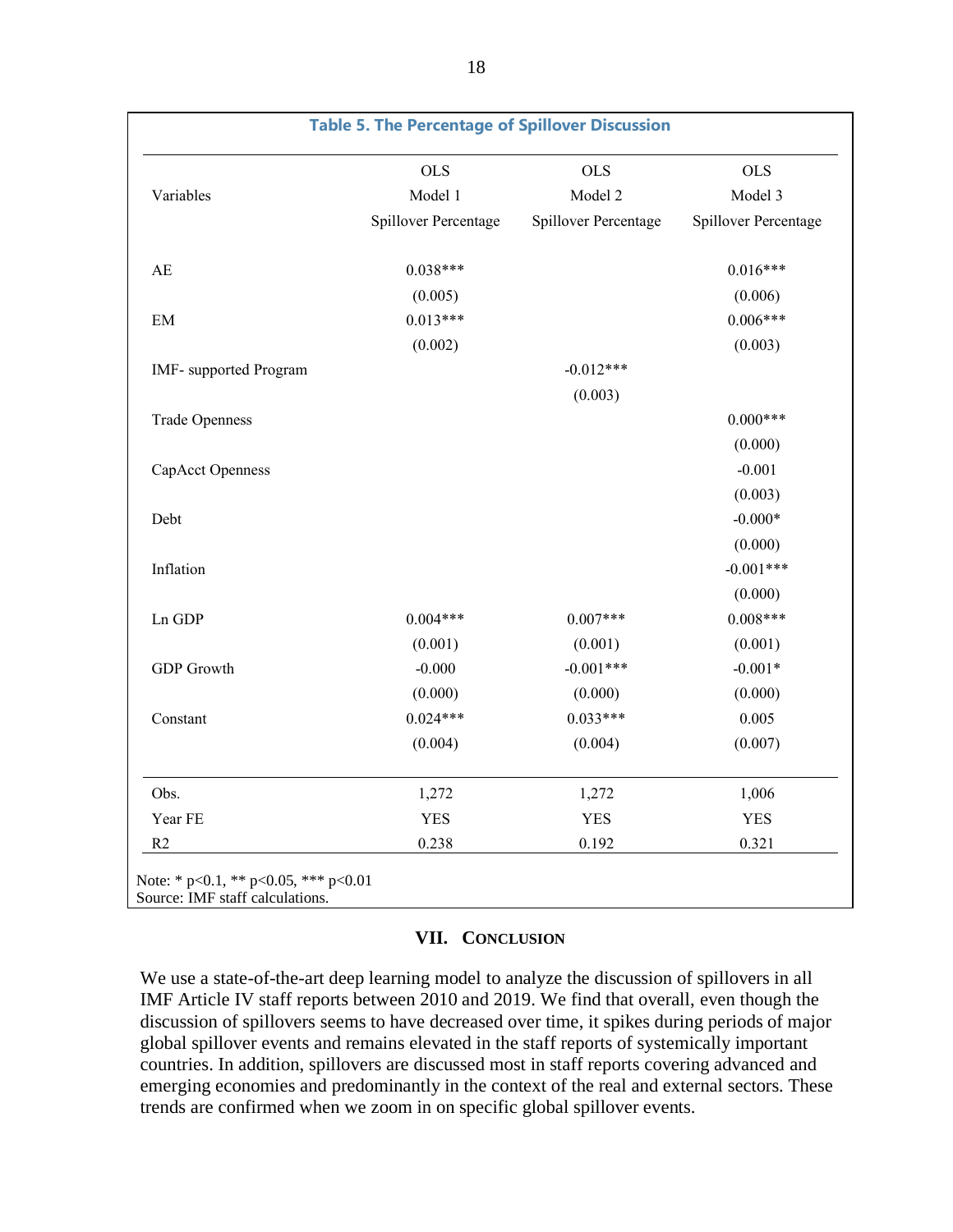Additional econometric analysis, using a probit model as well as OLS regressions, confirms these findings. It further shows that staff reports covering countries that are relatively larger in size are more likely to discuss spillovers. At the same time, countries with lower growth, higher trade and capital account openness, and lower inflation are more likely to have spillover discussions in their Article IV staff reports.

Even though the discussion of spillovers in IMF surveillance staff reports seems to have declined over time, it picked up during years with important spillover events and remained prominent for systemically important economies. The COVID pandemic is likely to spur a new period of spillover events. If historical trends continue, the coverage of spillovers will remain high in Staff Reports of the larger countries. Improving and strengthening the coordination between IMF country teams would be an important step in the work on spillovers to ensure that spillover discussions remain prominent not only in source countries, but also those on the receiving side of cross-border spillovers.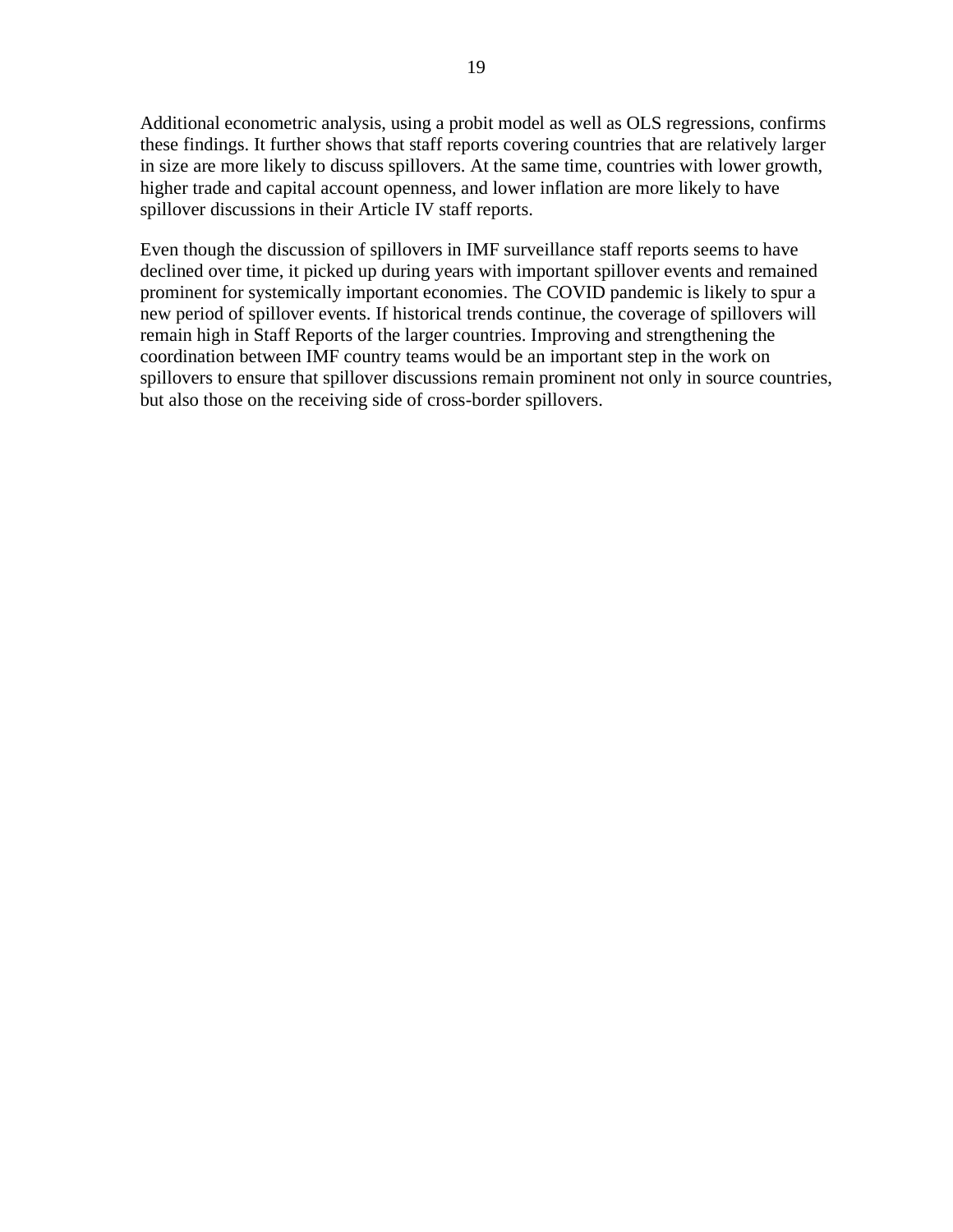## **Technical Annex**

This annex seeks to provide additional details regarding the inner workings of the BERT model, as well as provide more insight into the topic model used to assign sectors to paragraphs.

## **BERT Model–Specifics**

When BERT was first introduced by Google's Jacob Devlin in 2018, it made quite the splash in the machine learning community for its state-of-the-art performance in NLP tasks. The model combines two key innovations in NLP-based deep learning, namely *transfer learning*, that is to train a model in one context, and then leverage the acquired knowledge to improve the model's performance in another context, and the *Transformers model*, an attention model that learns contextual relations between words in a text.

In this annex, we will elaborate on both mechanisms, starting with the latter. In its simplest form, Transformer contains two separate elements — an encoder that reads the text input and a decoder that produces a prediction for the task. This structure is supplemented by an attention mechanism, which assigns weights to parts of the text input that are most relevant to the task at hand (that is, it gives *attention* to certain parts of the text). As opposed to directional models, which read the text input sequentially (left-to-right or right-to-left), the Transformer encoder reads the entire sequence of words at once. Therefore, it is considered *bidirectional*. This characteristic allows the model to gauge the context of a word based on all of its surroundings (left and right of the word).

Another key advantage of BERT is that it is already pre-trained on a large corpus of unlabeled text, including all of Wikipedia (2500 million words) and Book Corpus (800 million words). This training is *unsupervised*, and consists of two separate tasks: Masked Language Modeling (MLM), in which it randomly *masks* 15 percent of the words and attempts to predict what those words could be based on the context; and Next Sentence Prediction (NSP), where it seeks to determine whether a random pair of sentences is next to each other in the original document. While MLM allows the model to gain an understanding of the words and context on a sentence-level, NSP teaches BERT to grasp long-term dependencies throughout the text.

The pre-trained model, called BERT Base, thus already comes with a strong understanding of contextualized word embeddings. As mentioned earlier, to use the BERT model for our specific objective, i.e. predict whether a paragraph in a given Article IV discusses spillovers or not, we need to *finetune* the model using actual language from staff reports. We prepare a training dataset with 1356 paragraphs from Article IVs, of which we manually label 379 paragraphs (28 percent) as containing a discussion of spillovers by simply assigning a 1 (spillovers) or a 0 (no spillovers). In addition, we generate a test dataset which includes 717 paragraphs taken from staff reports, of which roughly 27 percent mention spillovers. We use the training dataset to finetune the already pre-trained BERT Base model, and the test dataset to calculate its accuracy.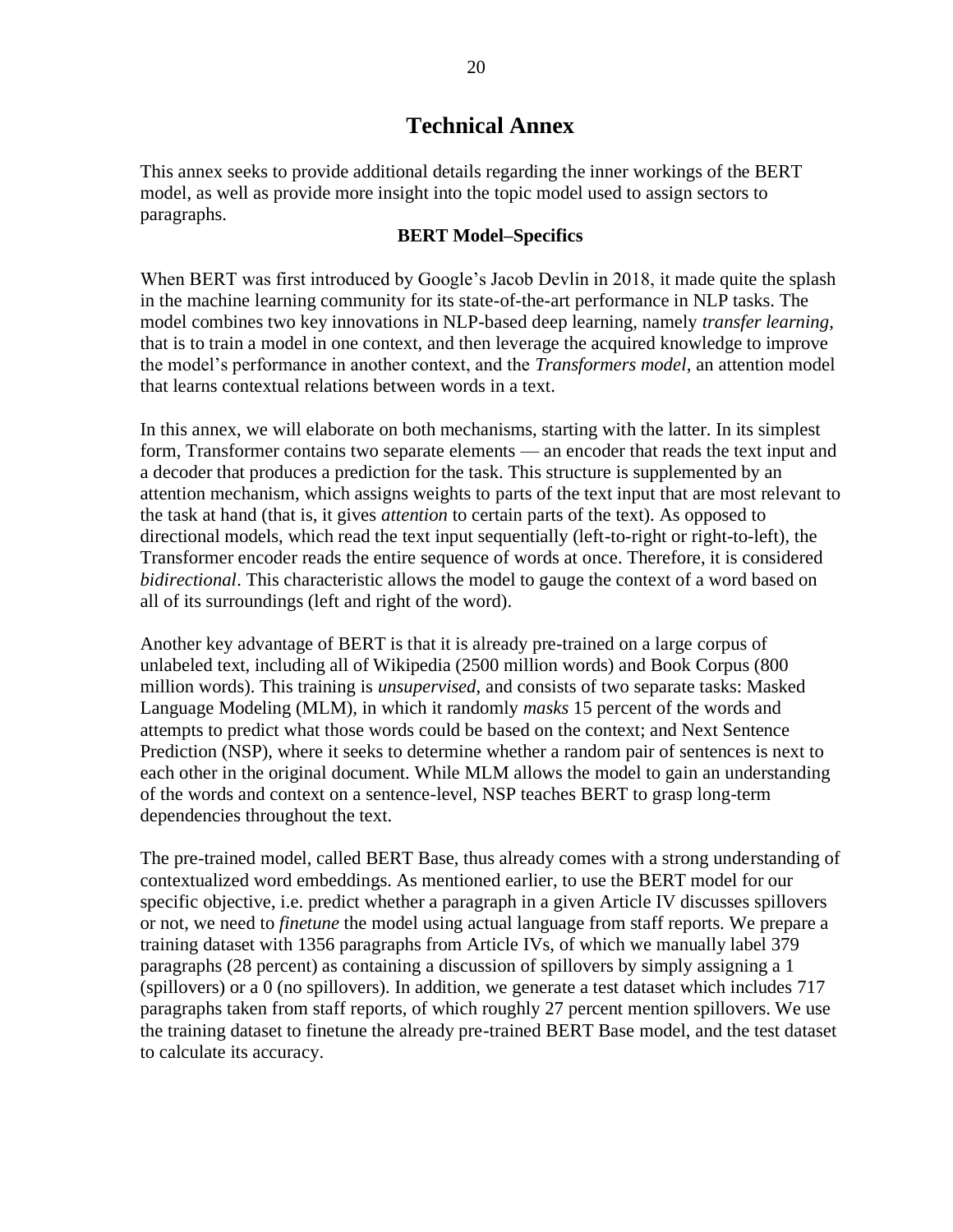To further optimize the performance of the model, we tune its hyperparameters, i.e. we tweak different settings of the model to achieve the best result. For the number of epochs, i.e. the amount of times the entire training set is fed through the model, we choose 3 as it generates the lowest loss. We set the batch size at 16, which means the training set moves through the network in 16 subsequent samples. The original BERT paper by Devlin et al. recommends a batch size of 16, and increases in batch size comes with necessary upgrades in computing power. The learning rate dictates the pace with which the model *learns* and is set using the *Adam optimizer*. The Adam optimizer is an adaptive learning rate method (as opposed to a constant), which computes different learning rates for each weight of the neural network. The last task is to deploy the fully trained model to predict for all paragraphs in our entire sample if they mention spillovers. Of the roughly 80,000 paragraphs in our dataset, the model determines that 3495 (4.4 percent) are on the subject of spillovers.

## **Topic Model**

In addition to the above, further text analysis allows us to gauge the context in which spillovers are mentioned in staff reports. Following the methodology introduced by Fayad et al. (2020), we assign macroeconomic sectors to each paragraph in a staff report, using a vector of terms associated with those topics. The sectors are: external, financial, fiscal, monetary, and real. In line with Fayad et al., we use the IMF's Enterprise Business Vocabulary (EBV), which contains the aforementioned sectors and a number of terms related to those sectors. Though the structure of the EBV allows us to easily assign macroeconomic terms to each sector, the language used is often abstract and the exact words do not generally appear in staff reports. To be sure, the BERT model, or a similar type of machine learning model, could also be used to assign these sectors—though Fayad et al. find that their dictionary approach achieves a similar if not better accuracy.

Due to this, we enter the terms associated to each sector in a Word2Vec model (Mikolov et al., 2013) trained on IMF Staff Reports. Word2vec generates a vector space, typically of several hundred dimensions, with each unique word in our corpus of Article IVs being assigned a corresponding vector in the space. Word vectors are positioned in the vector space such that words that share common contexts in the corpus are located close to one another in the space. We extract the terms most similar to our five sectors. Lastly, we match these terms with the contents of individual paragraphs and determine to which sector the paragraph corresponds to most. Fayad et al. find that this method achieves an 88 percent accuracy rate. However, it should be stressed that the potential for errors remains and we therefore interpret the results with caution.

Looking at our sample, 37 percent of paragraphs discuss the real sector, followed by fiscal (28 percent), financial (22 percent), external (16 percent), and monetary (6 percent). $8$ Specifically looking at paragraphs that discuss spillovers, we find that the majority of mentions of spillovers occur in the context of the external sector (45 percent). This finding is especially significant given that only a sixth of all paragraphs discusses external sector issues. Furthermore, 34 percent of the spillover paragraphs take place in the real sector,

<sup>&</sup>lt;sup>8</sup> Note that the sum of these shares surpasses a 100%, as we allow double assigning whereby a paragraph can discuss two topics equally.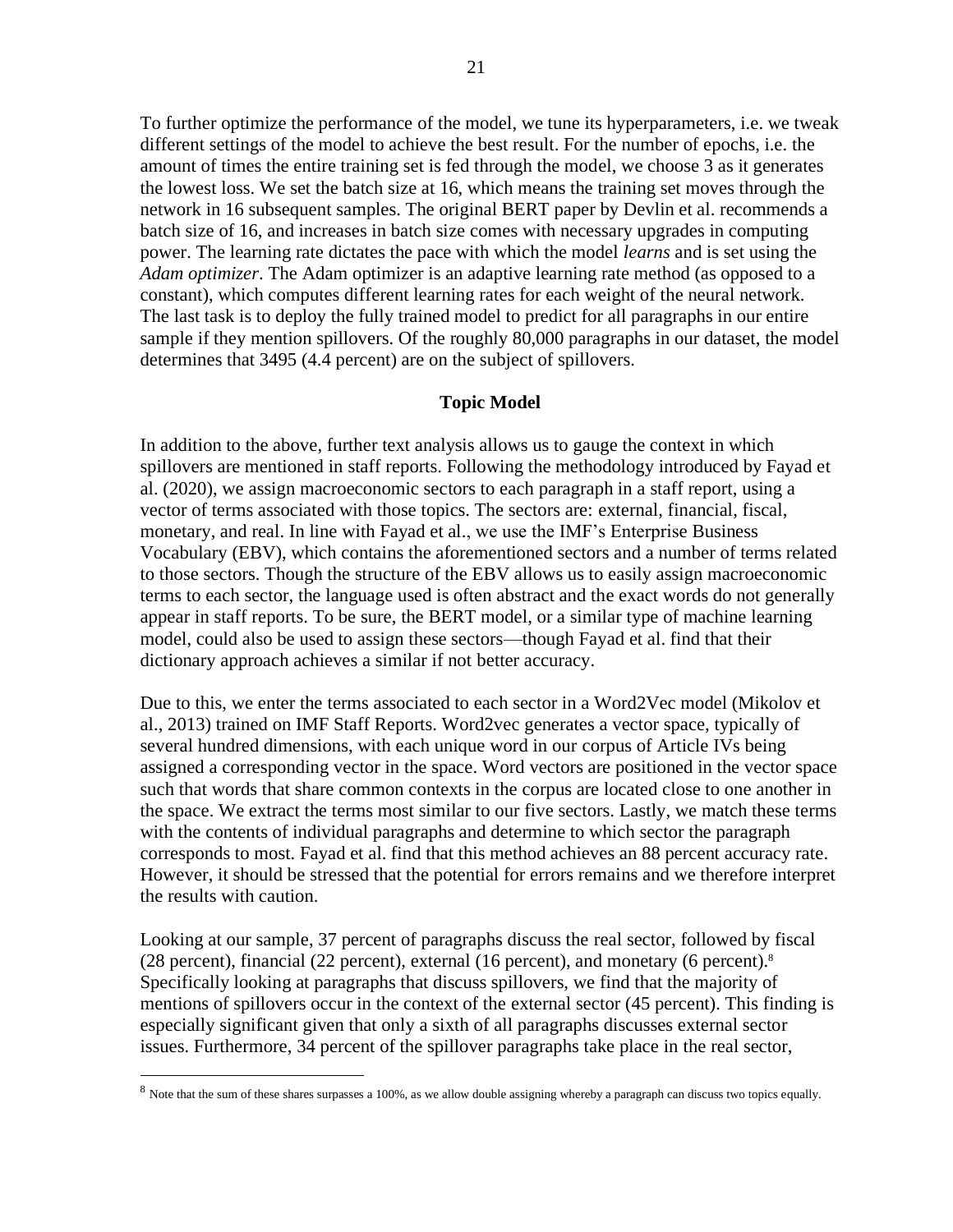followed by 25 percent for the financial sector. Only a small fraction of spillover paragraphs discusses the monetary sector (6 percent), though it is important to keep in mind that a mere 2 percent of the full sample considers monetary issues.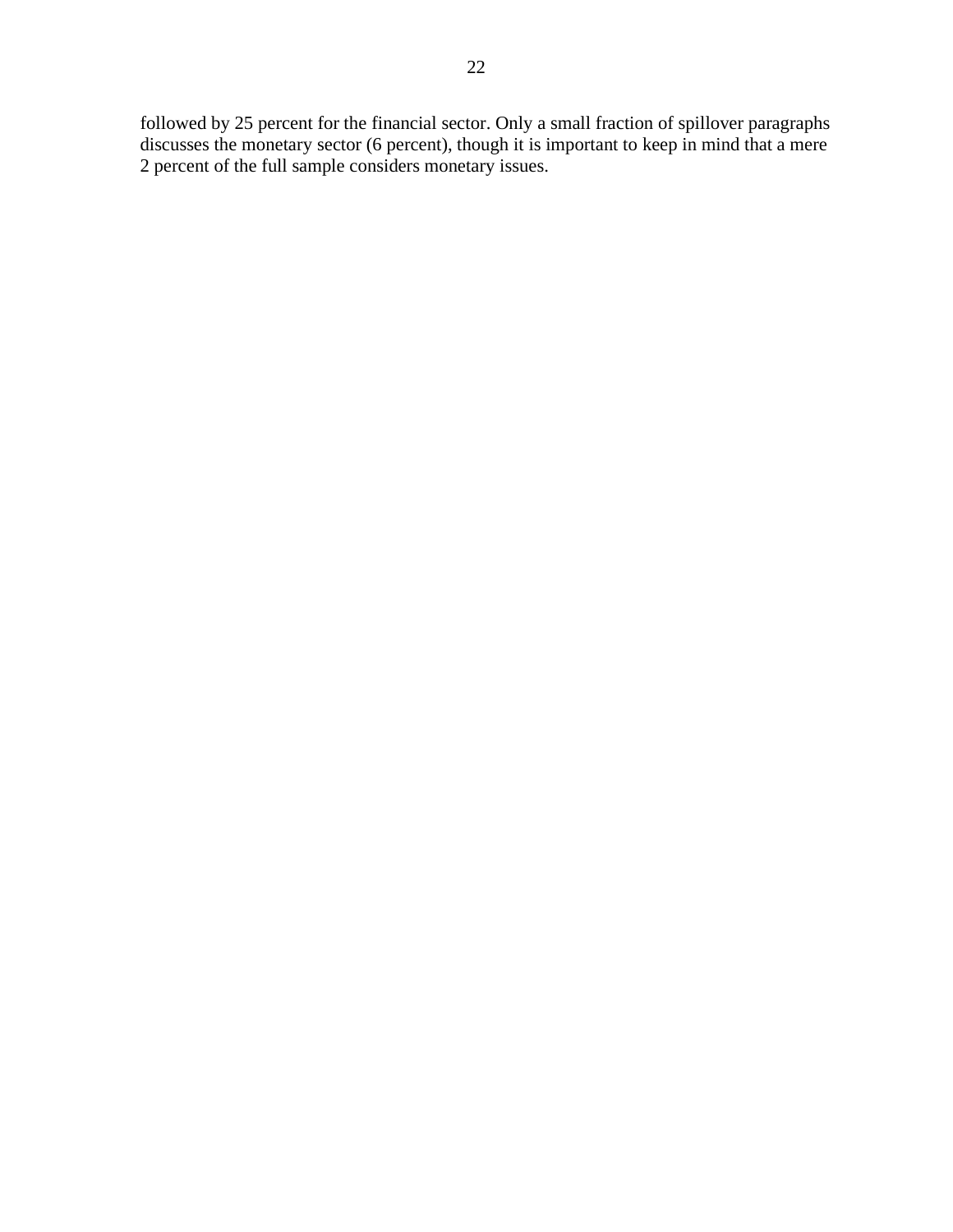## **References**

- Arrow, K.J., 1962. Economic Welfare and the Allocation of Resources to Invention, *The Rate and Direction of Inventive Activity: Economic and Social Factors*, edited by the Universities-National Bureau Committee for Economic Research and the Committee on Economic Growth of the Social Science Research Councils, 609– 626.
- Arrow, K.J., 1973. Social Responsibility and Economic Efficiency. *Public Policy*, 21, 303- 317.
- Blagrave, P., Ho, G., Koloskova, K. and Vesperoni, E., 2017. Fiscal Spillovers : The Importance of Macroeconomic and Policy Conditions in Transmission. *Spillover Notes*, 11, IMF.
- Coase, R.H., 1960. The Problem of Social Cost. *Journal of Law and Economics,* 3(1), 1-44.
- Devlin, J., Chang, M., Lee, K., and Toutanova, K., 2019. *BERT: Pre-training of Deep Bidirectional Transformers for Language Understanding.* In North American Association for Computational Linguistics (NAACL).
- Diamond, D.W., Hu, Y. and Rajan, R.G., 2020. The Spillovers from Easy Liquidity and the Implications for Multilateralism. IMF Economic Review, 68, 4–34.
- Fayad, G., Huang, C., Shibuya, Y. and Zhao, P., 2019, "How Do Member Countries Receive IMF Policy Advice: Results form a State-of-the-art Sentiment Index", IMF Working Paper 20/7.
- Krugman, P., 1991a. *Geography and Trade*. Cambridge: MIT Press.
- Krugman, P., 1991b. Increasing Returns and Economic Geography. *Journal of Political Economy*, 99(3), 483-499.
- IMF, 2012. *Modernizing the Legal Framework for Surveillance - An Integrated Surveillance Decision.*
- IMF, 2014. *Triennial Surveillance Review.*
- IMF, 2015. *Guidance Note for Surveillance under Article IV Consultation.*
- IMF, 2016. Spillovers from Migration and China's Transition. *World Economic Outlook*, October.
- IMF, 2018. *Interim Surveillance Review.*
- Marshall, A., 1890. *Principles of Economics*. MacMillan & Co., London and New York.